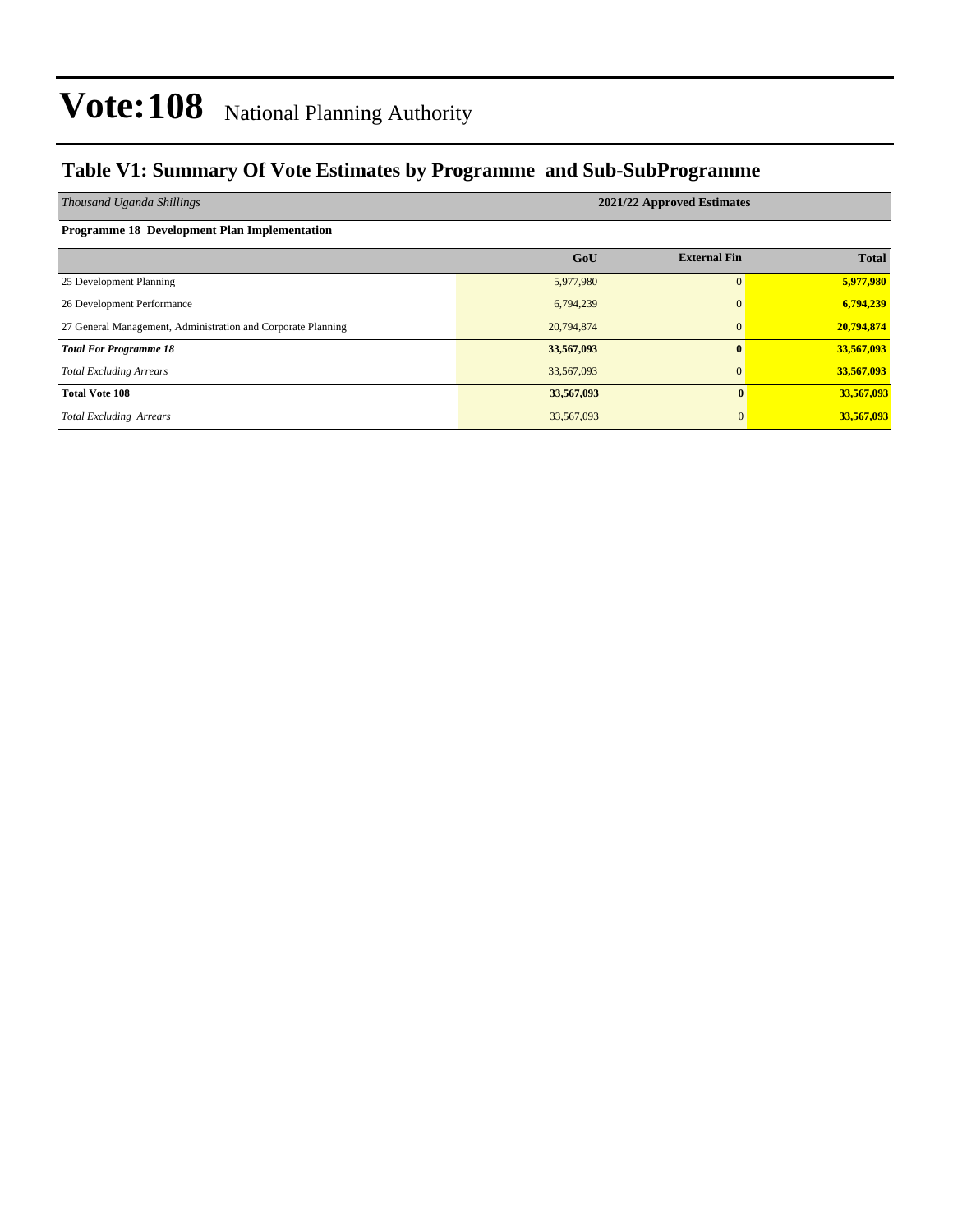### **Table V2: Summary Of Vote Estimates by Sub-SubProgramme,Department and Project**

| Thousand Uganda Shillings                                                     |                  | 2020/21 Approved Budget |                  |              | 2021/22 Approved Estimates |                        |              |  |
|-------------------------------------------------------------------------------|------------------|-------------------------|------------------|--------------|----------------------------|------------------------|--------------|--|
| <b>Sub-SubProgramme 25 Development Planning</b>                               |                  |                         |                  |              |                            |                        |              |  |
| <b>Recurrent Budget Estimates</b>                                             | <b>Wage</b>      | <b>Non-Wage</b>         | <b>AIA</b>       | <b>Total</b> | <b>Wage</b>                | <b>Non-Wage</b>        | <b>Total</b> |  |
| 07 National Planning                                                          | 947.250          | 2,688,916               | $\boldsymbol{0}$ | 3,636,166    | 947,250                    | 1,814,160              | 2,761,410    |  |
| 08 Sector Planning                                                            | 1,255,260        | 1,649,562               | $\boldsymbol{0}$ | 2,904,822    | 1,255,260                  | 976,910                | 2,232,170    |  |
| 09 Local Government Planning                                                  | 327,000          | 875,614                 | $\mathbf{0}$     | 1,202,614    | 327,000                    | 657,400                | 984,400      |  |
| <b>Total Recurrent Budget Estimates for Sub-</b><br><b>SubProgramme</b>       | 2,529,510        | 5,214,092               | $\bf{0}$         | 7,743,602    | 2,529,510                  | 3,448,470              | 5,977,980    |  |
|                                                                               | GoU              | <b>External Fin</b>     | <b>AIA</b>       | <b>Total</b> | GoU                        | <b>External Fin</b>    | <b>Total</b> |  |
| <b>Total For Sub-SubProgramme 25</b>                                          | 7,743,602        | $\bf{0}$                | $\bf{0}$         | 7,743,602    | 5,977,980                  | $\bf{0}$               | 5,977,980    |  |
| <b>Total Excluding Arrears</b>                                                | 7,743,602        | $\boldsymbol{0}$        | $\boldsymbol{0}$ | 7,743,602    | 5,977,980                  | $\mathbf{0}$           | 5,977,980    |  |
| <b>Sub-SubProgramme 26 Development Performance</b>                            |                  |                         |                  |              |                            |                        |              |  |
| <b>Recurrent Budget Estimates</b>                                             | <b>Wage</b>      | <b>Non-Wage</b>         | <b>AIA</b>       | <b>Total</b> | <b>Wage</b>                | <b>Non-Wage</b>        | <b>Total</b> |  |
| 05 ICT                                                                        | 325,950          | 504,466                 | $\boldsymbol{0}$ | 830,416      | 325,950                    | 257,650                | 583,600      |  |
| 06 Governance                                                                 | 949,350          | 4.521.393               | $\boldsymbol{0}$ | 5,470,743    | 949,350                    | 2,486,393              | 3,435,743    |  |
| 10 Research and Innovations                                                   | 178,200          | 377,116                 | $\boldsymbol{0}$ | 555,316      | 178,200                    | 210,750                | 388,950      |  |
| 11 Monitoring and Evaluations                                                 | 346,500          | 1,780,246               | $\boldsymbol{0}$ | 2,126,746    | 346,500                    | 1,547,455              | 1,893,955    |  |
| 12 Macroeconomics                                                             | 287,100          | 474,155                 | $\boldsymbol{0}$ | 761,255      | 287,100                    | 204,890                | 491,990      |  |
| <b>Total Recurrent Budget Estimates for Sub-</b><br><b>SubProgramme</b>       | 2,087,100        | 7,657,374               | $\bf{0}$         | 9,744,474    | 2,087,100                  | 4,707,139              | 6,794,239    |  |
|                                                                               | GoU              | <b>External Fin</b>     | <b>AIA</b>       | <b>Total</b> | GoU                        | <b>External Fin</b>    | <b>Total</b> |  |
| <b>Total For Sub-SubProgramme 26</b>                                          | 9,744,474        | $\bf{0}$                | $\bf{0}$         | 9,744,474    | 6,794,239                  | $\bf{0}$               | 6,794,239    |  |
| <b>Total Excluding Arrears</b>                                                | 9,744,474        | $\boldsymbol{0}$        | $\mathbf{0}$     | 9,744,474    | 6,794,239                  | $\mathbf{0}$           | 6,794,239    |  |
| Sub-SubProgramme 27 General Management, Administration and Corporate Planning |                  |                         |                  |              |                            |                        |              |  |
| <b>Recurrent Budget Estimates</b>                                             | Wage             | <b>Non-Wage</b>         | <b>AIA</b>       | <b>Total</b> | <b>Wage</b>                | <b>Non-Wage</b>        | <b>Total</b> |  |
| 01 Head Quarters                                                              | 2,384,152        | 2,457,011               | $\boldsymbol{0}$ | 4,841,163    | 2,384,152                  | 1,325,886              | 3,710,038    |  |
| 02 Internal Audit Department                                                  | 450,100          | 800,945                 | $\boldsymbol{0}$ | 1,251,045    | 450,099                    | 170,552                | 620,651      |  |
| 03 Finance                                                                    | 334,800          | 425,940                 | $\boldsymbol{0}$ | 760,740      | 334,801                    | 163,972                | 498,773      |  |
| 04 Human Resource and Administration                                          | 1,036,488        | 3,306,381               | $\boldsymbol{0}$ | 4,342,869    | 1,036,488                  | 10,196,256             | 11,232,744   |  |
| 13 Corporate Planning                                                         | 88,500           | 380,532                 | $\boldsymbol{0}$ | 469,032      | 88,500                     | 230,000                | 318,500      |  |
| <b>Total Recurrent Budget Estimates for Sub-</b><br><b>SubProgramme</b>       | 4,294,040        | 7,370,809               | $\bf{0}$         | 11,664,849   | 4,294,040                  | 12,086,666             | 16,380,706   |  |
| Development Budget Estimates                                                  | <b>GoU Dev't</b> | <b>External Fin</b>     | <b>AIA</b>       | <b>Total</b> |                            | GoU Dev't External Fin | <b>Total</b> |  |
| 1629 Retooling of National Planning Authority                                 | 4,414,168        | $\boldsymbol{0}$        | $\boldsymbol{0}$ | 4,414,168    | 4,414,168                  | $\boldsymbol{0}$       | 4,414,168    |  |
| <b>Total Development Budget Estimates for Sub-</b><br><b>SubProgramme</b>     | 4,414,168        | $\bf{0}$                | $\bf{0}$         | 4,414,168    | 4,414,168                  | $\bf{0}$               | 4,414,168    |  |
|                                                                               |                  | <b>GoU</b> External Fin | <b>AIA</b>       | <b>Total</b> | GoU                        | <b>External Fin</b>    | <b>Total</b> |  |
| <b>Total For Sub-SubProgramme 27</b>                                          | 16,079,017       | $\pmb{0}$               | $\bf{0}$         | 16,079,017   | 20,794,874                 | $\pmb{0}$              | 20,794,874   |  |
| <b>Total Excluding Arrears</b>                                                | 16,079,017       | $\boldsymbol{0}$        | $\bf{0}$         | 16,079,017   | 20,794,874                 | $\mathbf{0}$           | 20,794,874   |  |
| <b>Total Vote 108</b>                                                         | 33,567,093       | $\boldsymbol{0}$        | $\bf{0}$         | 33,567,093   | 33,567,093                 | $\bf{0}$               | 33,567,093   |  |
| <b>Total Excluding Arrears</b>                                                | 33,567,093       | $\boldsymbol{0}$        | $\boldsymbol{0}$ | 33,567,093   | 33,567,093                 | $\mathbf{0}$           | 33,567,093   |  |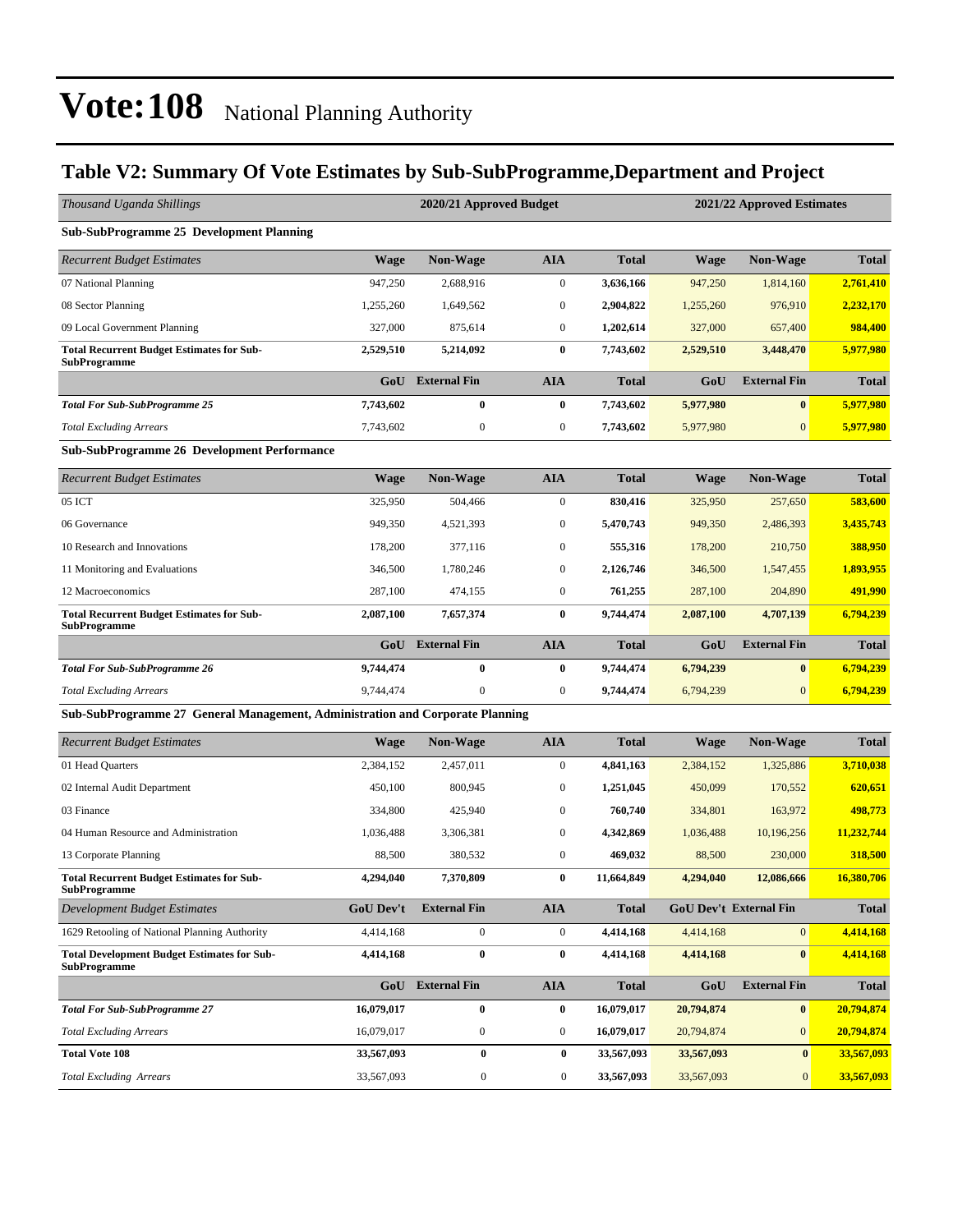### **Table V3: Summary Vote Estimates by Item**

| Thousand Uganda Shillings                                   |            | 2020/21 Approved Budget |          |                  | 2021/22 Approved Estimates |                     |                |
|-------------------------------------------------------------|------------|-------------------------|----------|------------------|----------------------------|---------------------|----------------|
|                                                             | GoU        | External Fin            | AIA      | <b>Total</b>     | GoU                        | <b>External Fin</b> | <b>Total</b>   |
| <b>Employees, Goods and Services (Outputs Provided)</b>     | 29,712,925 | 0                       | $\bf{0}$ | 29,712,925       | 29,152,925                 | $\bf{0}$            | 29,152,925     |
| 211103 Allowances (Inc. Casuals, Temporary)                 | 2,590,680  | 0                       | $\bf{0}$ | 2,590,680        | 3,054,808                  | $\bf{0}$            | 3,054,808      |
| 211104 Statutory salaries                                   | 8,910,650  | 0                       | $\bf{0}$ | 8,910,650        | 8,910,650                  | $\boldsymbol{0}$    | 8,910,650      |
| 212101 Social Security Contributions                        | 938,800    | 0                       | $\bf{0}$ | 938,800          | 1,115,825                  | $\bf{0}$            | 1,115,825      |
| 213001 Medical expenses (To employees)                      | 1,007,623  | $\bf{0}$                | $\bf{0}$ | 1,007,623        | 803,150                    | $\bf{0}$            | 803,150        |
| 213002 Incapacity, death benefits and funeral expenses      | 251,600    | 0                       | $\bf{0}$ | 251,600          | 244,250                    | $\bf{0}$            | 244,250        |
| 213004 Gratuity Expenses                                    | 3,072,779  | 0                       | $\bf{0}$ | 3,072,779        | 3,072,779                  | $\bf{0}$            | 3,072,779      |
| 221001 Advertising and Public Relations                     | 304,000    | $\bf{0}$                | $\bf{0}$ | 304,000          | 198,000                    | $\bf{0}$            | <b>198,000</b> |
| 221002 Workshops and Seminars                               | 1,931,100  | 0                       | $\bf{0}$ | 1,931,100        | 1,307,250                  | $\bf{0}$            | 1,307,250      |
| 221003 Staff Training                                       | 394,307    | $\bf{0}$                | $\bf{0}$ | 394,307          | 189,270                    | $\bf{0}$            | 189,270        |
| 221004 Recruitment Expenses                                 | 100,600    | 0                       | $\bf{0}$ | 100,600          | 50,000                     | $\bf{0}$            | 50,000         |
| 221005 Hire of Venue (chairs, projector, etc)               | 100,800    | 0                       | $\bf{0}$ | 100,800          | 586,052                    | $\bf{0}$            | 586,052        |
| 221007 Books, Periodicals & Newspapers                      | 84,960     | 0                       | $\bf{0}$ | 84,960           | 85,000                     | $\bf{0}$            | 85,000         |
| 221008 Computer supplies and Information Technology<br>(TT) | 96,000     | 0                       | $\bf{0}$ | 96,000           | 113,000                    | $\bf{0}$            | 113,000        |
| 221009 Welfare and Entertainment                            | 1,611,901  | 0                       | $\bf{0}$ | 1,611,901        | 1,862,200                  | $\bf{0}$            | 1,862,200      |
| 221011 Printing, Stationery, Photocopying and Binding       | 943,846    | 0                       | $\bf{0}$ | 943,846          | 873,940                    | $\bf{0}$            | 873,940        |
| 221012 Small Office Equipment                               | 18,800     | 0                       | $\bf{0}$ | 18,800           | 41,006                     | $\bf{0}$            | 41,006         |
| 221016 IFMS Recurrent costs                                 | 35,962     | 0                       | $\bf{0}$ | 35,962           | 103,972                    | $\bf{0}$            | 103,972        |
| 221017 Subscriptions                                        | 153,200    | 0                       | $\bf{0}$ | 153,200          | 93,500                     | $\bf{0}$            | 93,500         |
| 221020 IPPS Recurrent Costs                                 | 20,000     | 0                       | $\bf{0}$ | 20,000           | 20,000                     | $\bf{0}$            | 20,000         |
| 222001 Telecommunications                                   | 155,988    | $\bf{0}$                | $\bf{0}$ | 155,988          | 170,530                    | $\bf{0}$            | 170,530        |
| 222002 Postage and Courier                                  | 6,200      | 0                       | $\bf{0}$ | 6,200            | 7,000                      | $\bf{0}$            | 7,000          |
| 223002 Rates                                                | 39,792     | 0                       | $\bf{0}$ | 39,792           | 20,000                     | $\bf{0}$            | 20,000         |
| 223004 Guard and Security services                          | 150,268    | 0                       | $\bf{0}$ | 150,268          | 410,000                    | $\bf{0}$            | 410,000        |
| 223005 Electricity                                          | 100,000    | 0                       | $\bf{0}$ | 100,000          | 60,000                     | $\bf{0}$            | 60,000         |
| 223006 Water                                                | 40,000     | 0                       | $\bf{0}$ | 40,000           | 60,000                     | $\bf{0}$            | 60,000         |
| 224004 Cleaning and Sanitation                              | 0          | 0                       | $\bf{0}$ | 0                | 70,000                     | $\bf{0}$            | 70,000         |
| 225001 Consultancy Services- Short term                     | 2,769,885  | 0                       | $\bf{0}$ | 2,769,885        | 2,354,813                  | $\bf{0}$            | 2,354,813      |
| 226001 Insurances                                           | $\bf{0}$   | 0                       | $\bf{0}$ | $\boldsymbol{0}$ | 100,000                    | $\boldsymbol{0}$    | 100,000        |
| 226002 Licenses                                             | 44,000     | 0                       | $\bf{0}$ | 44,000           | 20,000                     | $\bf{0}$            | 20,000         |
| 227001 Travel inland                                        | 1,375,805  | 0                       | $\bf{0}$ | 1,375,805        | 1,197,802                  | $\bf{0}$            | 1,197,802      |
| 227002 Travel abroad                                        | 1,292,912  | 0                       | $\bf{0}$ | 1,292,912        | 337,136                    | $\bf{0}$            | 337,136        |
| 227004 Fuel, Lubricants and Oils                            | 847,850    | 0                       | $\bf{0}$ | 847,850          | 1,004,610                  | $\bf{0}$            | 1,004,610      |
| 228001 Maintenance - Civil                                  | $\bf{0}$   | 0                       | $\bf{0}$ | $\bf{0}$         | 60,000                     | $\bf{0}$            | 60,000         |
| 228002 Maintenance - Vehicles                               | 320,217    | 0                       | $\bf{0}$ | 320,217          | 526,382                    | $\bf{0}$            | 526,382        |
| 228003 Maintenance – Machinery, Equipment &<br>Furniture    | 2,400      | 0                       | $\bf{0}$ | 2,400            | 30,000                     | $\bf{0}$            | 30,000         |
| <b>Investment</b> (Capital Purchases)                       | 3,854,168  | 0                       | $\bf{0}$ | 3,854,168        | 4,414,168                  | $\bf{0}$            | 4,414,168      |
| 312101 Non-Residential Buildings                            | 2,119,168  | 0                       | $\bf{0}$ | 2,119,168        | 1,250,000                  | $\bf{0}$            | 1,250,000      |
| 312201 Transport Equipment                                  | 1,380,000  | 0                       | $\bf{0}$ | 1,380,000        | 910,000                    | $\bf{0}$            | 910,000        |
| 312202 Machinery and Equipment                              | 95,000     | 0                       | $\bf{0}$ | 95,000           | 954,168                    | $\bf{0}$            | 954,168        |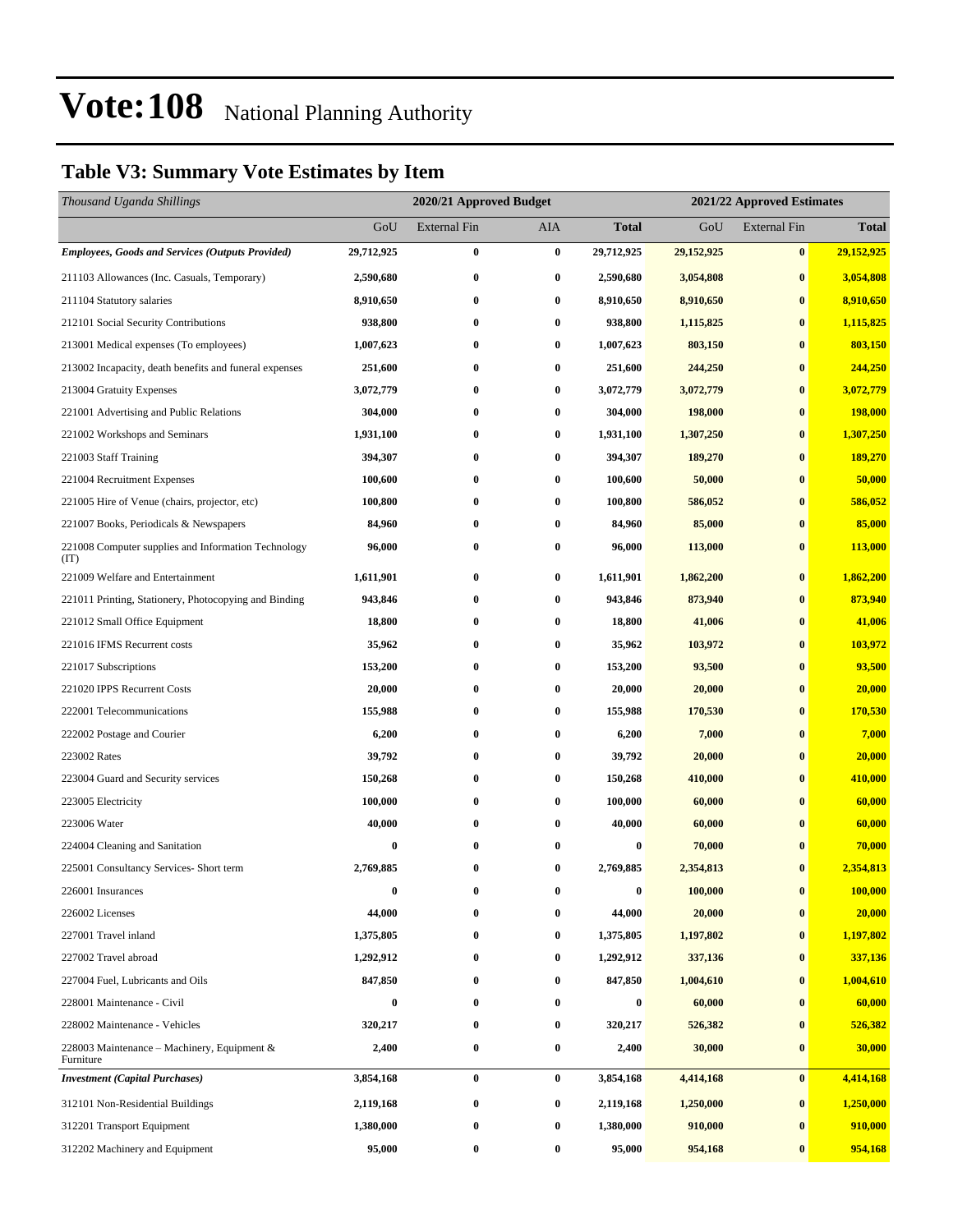| 312203 Furniture & Fixtures    | 100.000    | 0 | 100,000    | 400,000    | 400,000    |
|--------------------------------|------------|---|------------|------------|------------|
| 312211 Office Equipment        | 0          |   | 0          | 600,000    | 600,000    |
| 312213 ICT Equipment           | 160,000    | 0 | 160,000    | 300,000    | 300,000    |
| <b>Grand Total Vote 108</b>    | 33,567,093 |   | 33.567,093 | 33,567,093 | 33,567,093 |
| <b>Total Excluding Arrears</b> | 33,567,093 |   | 33,567,093 | 33,567,093 | 33,567,093 |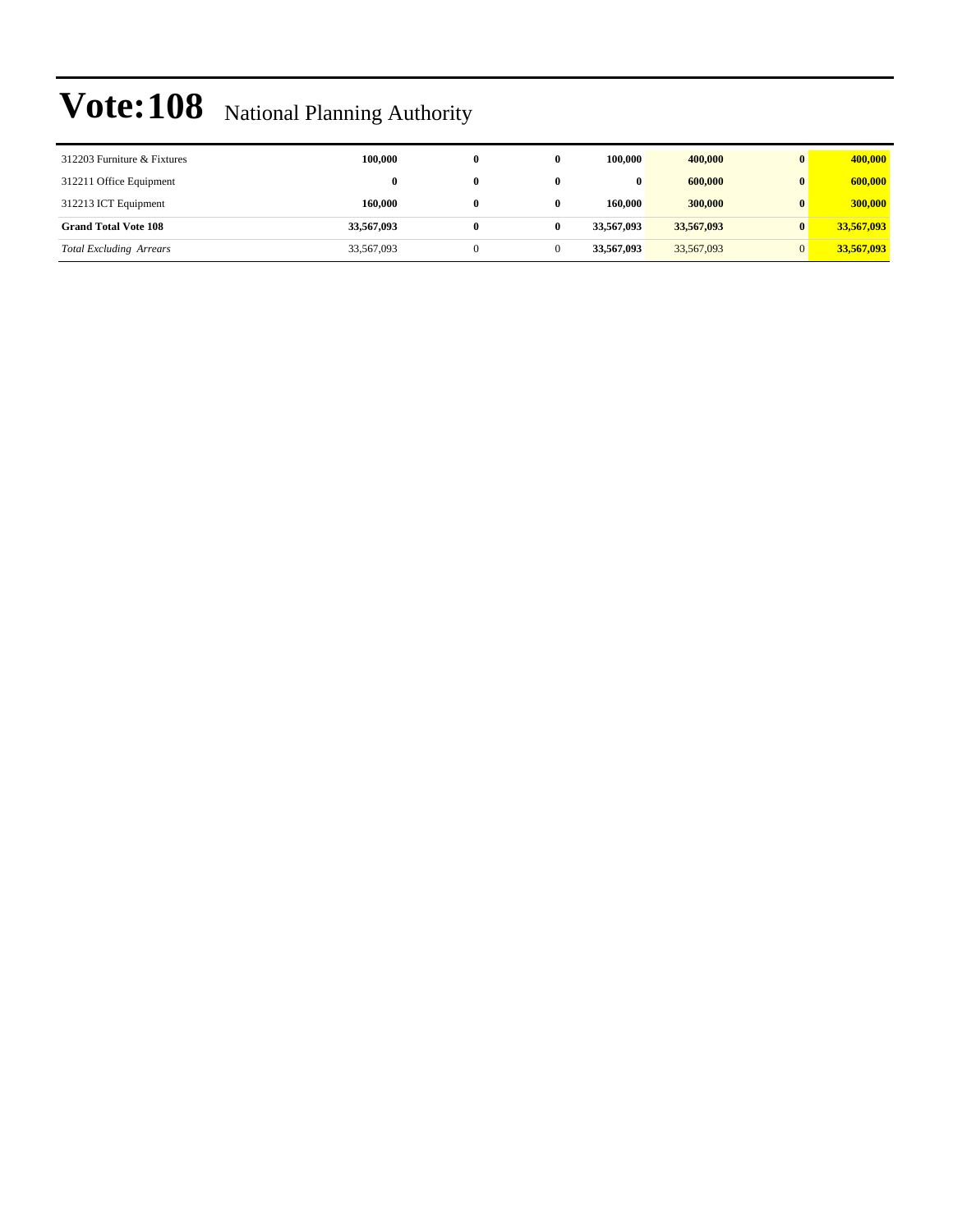#### **Table V4: Detailed Estimates by Sub-SubProgramme, Department,Project and Budget Output and Item**

#### *Sub-SubProgrammme 25 Development Planning*

*Recurrent Budget Estimates*

#### **Department 07 National Planning**

| Thousand Uganda Shillings                                                    |                  | 2020/21 Approved Budget |                  | 2021/22 Approved Estimates |              |              |                         |
|------------------------------------------------------------------------------|------------------|-------------------------|------------------|----------------------------|--------------|--------------|-------------------------|
| <b>Outputs Provided</b>                                                      | Wage             | Non Wage                | <b>AIA</b>       | <b>Total</b>               | Wage         | Non Wage     | <b>Total</b>            |
| <b>Budget Output 132501 Functional Planning Systems and Frameworks/Plans</b> |                  |                         |                  |                            |              |              |                         |
| 211103 Allowances (Inc. Casuals, Temporary)                                  | $\mathbf{0}$     | 210,290                 | $\overline{0}$   | 210,290                    | $\mathbf{0}$ | 158,000      | 158,000                 |
| 211104 Statutory salaries                                                    | 947,250          | $\boldsymbol{0}$        | $\boldsymbol{0}$ | 947,250                    | 947,250      | $\mathbf{0}$ | 947,250                 |
| 212101 Social Security Contributions                                         | $\boldsymbol{0}$ | 102,525                 | $\overline{0}$   | 102,525                    | $\mathbf{0}$ | 94,725       | 94,725                  |
| 213001 Medical expenses (To employees)                                       | $\mathbf{0}$     | 123,590                 | $\mathbf{0}$     | 123,590                    | $\mathbf{0}$ | 1,575        | 1,575                   |
| 213004 Gratuity Expenses                                                     | $\mathbf{0}$     | 284,175                 | $\mathbf{0}$     | 284,175                    | $\mathbf{0}$ | $\mathbf{0}$ | $\bf{0}$                |
| 221001 Advertising and Public Relations                                      | $\mathbf{0}$     | 10,000                  | $\mathbf{0}$     | 10,000                     | $\mathbf{0}$ | $\Omega$     | $\overline{0}$          |
| 221002 Workshops and Seminars                                                | $\mathbf{0}$     | 630,800                 | $\mathbf{0}$     | 630,800                    | $\mathbf{0}$ | 440,000      | 440,000                 |
| 221003 Staff Training                                                        | $\mathbf{0}$     | 60,000                  | $\mathbf{0}$     | 60,000                     | $\mathbf{0}$ | $\mathbf{0}$ | $\overline{\mathbf{0}}$ |
| 221005 Hire of Venue (chairs, projector, etc)                                | $\boldsymbol{0}$ | 20,000                  | $\mathbf{0}$     | 20,000                     | $\mathbf{0}$ | 182,000      | 182,000                 |
| 221009 Welfare and Entertainment                                             | $\mathbf{0}$     | 91,622                  | $\mathbf{0}$     | 91,622                     | $\mathbf{0}$ | 120,000      | 120,000                 |
| 221011 Printing, Stationery, Photocopying and Binding                        | $\mathbf{0}$     | 273,000                 | $\mathbf{0}$     | 273,000                    | $\mathbf{0}$ | 152,000      | 152,000                 |
| 221017 Subscriptions                                                         | $\mathbf{0}$     | 60,000                  | $\mathbf{0}$     | 60,000                     | $\mathbf{0}$ | 20,000       | 20,000                  |
| 222001 Telecommunications                                                    | $\mathbf{0}$     | 14,920                  | $\overline{0}$   | 14,920                     | $\mathbf{0}$ | $\mathbf{0}$ | $\overline{\mathbf{0}}$ |
| 225001 Consultancy Services- Short term                                      | $\boldsymbol{0}$ | 485,000                 | $\mathbf{0}$     | 485,000                    | $\mathbf{0}$ | 400,000      | 400,000                 |
| 227001 Travel inland                                                         | $\mathbf{0}$     | 195,350                 | $\mathbf{0}$     | 195,350                    | $\mathbf{0}$ | 184,000      | 184,000                 |
| 227002 Travel abroad                                                         | $\mathbf{0}$     | 30,000                  | $\boldsymbol{0}$ | 30,000                     | $\mathbf{0}$ | 49,000       | 49,000                  |
| 227004 Fuel, Lubricants and Oils                                             | $\mathbf{0}$     | 97,644                  | $\overline{0}$   | 97,644                     | $\mathbf{0}$ | 12,860       | 12,860                  |
| <b>Total Cost of Budget Output 01</b>                                        | 947,250          | 2,688,916               | 0                | 3,636,166                  | 947,250      | 1,814,160    | 2,761,410               |
| <b>Total Cost Of Outputs Provided</b>                                        | 947,250          | 2,688,916               | $\bf{0}$         | 3,636,166                  | 947,250      | 1,814,160    | 2,761,410               |
| <b>Total Cost for Department 07</b>                                          | 947,250          | 2,688,916               | $\bf{0}$         | 3,636,166                  | 947,250      | 1,814,160    | 2,761,410               |
| <b>Total Excluding Arrears</b>                                               | 947,250          | 2,688,916               | $\boldsymbol{0}$ | 3,636,166                  | 947,250      | 1,814,160    | 2,761,410               |

**Department 08 Sector Planning**

| Thousand Uganda Shillings                                                            | 2020/21 Approved Budget |          |     |              | 2021/22 Approved Estimates |          |              |  |
|--------------------------------------------------------------------------------------|-------------------------|----------|-----|--------------|----------------------------|----------|--------------|--|
| <b>Outputs Provided</b>                                                              | Wage                    | Non Wage | AIA | <b>Total</b> | Wage                       | Non Wage | <b>Total</b> |  |
| <b>Budget Output 132502 Strenghening Planning capacity at National and LG Levels</b> |                         |          |     |              |                            |          |              |  |

| 211103 Allowances (Inc. Casuals, Temporary)   | $\mathbf{0}$ | 232,398      | $\mathbf{0}$ | 232,398   | $\overline{0}$ | 191,000      | 191.000      |
|-----------------------------------------------|--------------|--------------|--------------|-----------|----------------|--------------|--------------|
| 211104 Statutory salaries                     | 1,255,260    | $\mathbf{0}$ | $\mathbf{0}$ | 1,255,260 | 1,255,260      | $\mathbf{0}$ | 1.255,260    |
| 212101 Social Security Contributions          | $\mathbf{0}$ | 131.526      | $\mathbf{0}$ | 131.526   | $\mathbf{0}$   | $\mathbf{0}$ | $\mathbf{0}$ |
| 213001 Medical expenses (To employees)        | $\mathbf{0}$ | 48,693       | $\mathbf{0}$ | 48,693    | $\mathbf{0}$   | $\Omega$     | $\mathbf{0}$ |
| 213004 Gratuity Expenses                      | $\mathbf{0}$ | 376,578      | $\mathbf{0}$ | 376,578   | $\mathbf{0}$   | $\Omega$     | $\mathbf{0}$ |
| 221002 Workshops and Seminars                 | $\mathbf{0}$ | 94,900       | $\mathbf{0}$ | 94,900    | $\mathbf{0}$   | 240,000      | 240,000      |
| 221003 Staff Training                         | $\Omega$     | 70,307       | $\mathbf{0}$ | 70.307    | $\mathbf{0}$   | 85,870       | 85,870       |
| 221005 Hire of Venue (chairs, projector, etc) | $\Omega$     | 2,400        | $\Omega$     | 2,400     | $\mathbf{0}$   | 150,000      | 150,000      |
| 221009 Welfare and Entertainment              | $\Omega$     | 149.892      | $\Omega$     | 149,892   | $\Omega$       | $\mathbf{0}$ | $\mathbf{0}$ |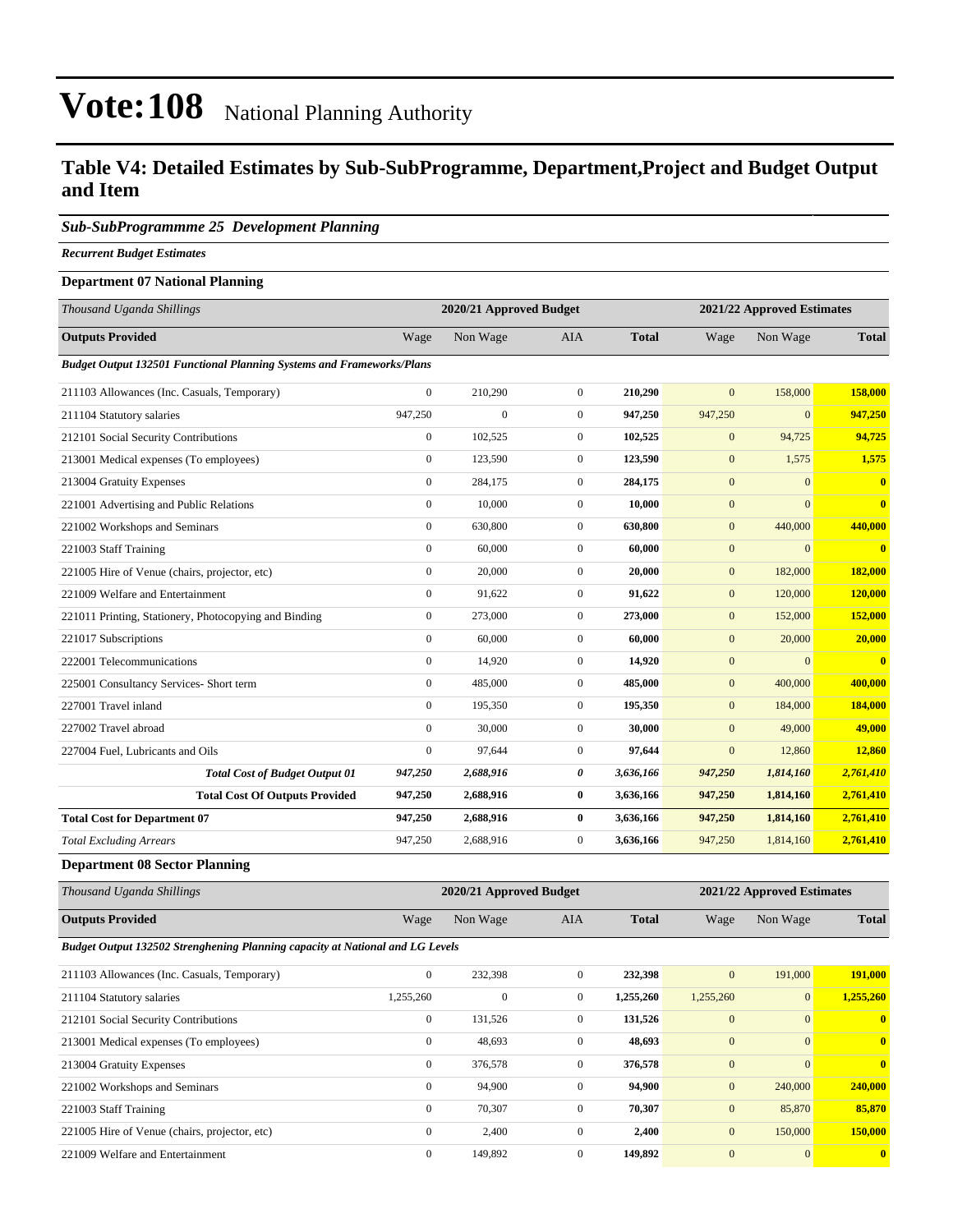| 221011 Printing, Stationery, Photocopying and Binding | $\overline{0}$   | 2,000        | $\overline{0}$ | 2,000     | $\mathbf{0}$ | 76,040       | 76,040       |
|-------------------------------------------------------|------------------|--------------|----------------|-----------|--------------|--------------|--------------|
| 221012 Small Office Equipment                         | $\mathbf{0}$     | $\mathbf{0}$ | $\mathbf{0}$   | $\bf{0}$  | $\mathbf{0}$ | 15,000       | 15,000       |
| 221017 Subscriptions                                  | $\boldsymbol{0}$ | 3,000        | $\mathbf{0}$   | 3,000     | $\mathbf{0}$ | 20,000       | 20,000       |
| 222001 Telecommunications                             | $\mathbf{0}$     | 17,520       | $\overline{0}$ | 17,520    | $\mathbf{0}$ | $\mathbf{0}$ | $\mathbf{0}$ |
| 222002 Postage and Courier                            | $\mathbf{0}$     | 30           | $\mathbf{0}$   | 30        | $\mathbf{0}$ | $\mathbf{0}$ | $\mathbf{0}$ |
| 225001 Consultancy Services- Short term               | $\mathbf{0}$     | 18,000       | $\overline{0}$ | 18,000    | $\mathbf{0}$ | $\mathbf{0}$ | $\bf{0}$     |
| 227001 Travel inland                                  | $\mathbf{0}$     | 169,020      | $\overline{0}$ | 169,020   | $\mathbf{0}$ | 190,000      | 190,000      |
| 227002 Travel abroad                                  | $\mathbf{0}$     | 80,000       | $\overline{0}$ | 80,000    | $\mathbf{0}$ | $\mathbf{0}$ | $\mathbf{0}$ |
| 227004 Fuel, Lubricants and Oils                      | $\mathbf{0}$     | 253,298      | $\overline{0}$ | 253,298   | $\mathbf{0}$ | 9,000        | 9,000        |
| <b>Total Cost of Budget Output 02</b>                 | 1,255,260        | 1,649,562    | 0              | 2,904,822 | 1,255,260    | 976,910      | 2,232,170    |
| <b>Total Cost Of Outputs Provided</b>                 | 1,255,260        | 1,649,562    | $\bf{0}$       | 2,904,822 | 1,255,260    | 976,910      | 2,232,170    |
| <b>Total Cost for Department 08</b>                   | 1,255,260        | 1,649,562    | $\bf{0}$       | 2,904,822 | 1,255,260    | 976,910      | 2,232,170    |
| <b>Total Excluding Arrears</b>                        | 1,255,260        | 1,649,562    | $\overline{0}$ | 2,904,822 | 1,255,260    | 976,910      | 2,232,170    |

**Department 09 Local Government Planning**

| Thousand Uganda Shillings                                                     |                  | 2020/21 Approved Budget |                |              |              | 2021/22 Approved Estimates |                         |
|-------------------------------------------------------------------------------|------------------|-------------------------|----------------|--------------|--------------|----------------------------|-------------------------|
| <b>Outputs Provided</b>                                                       | Wage             | Non Wage                | <b>AIA</b>     | <b>Total</b> | Wage         | Non Wage                   | <b>Total</b>            |
| Budget Output 132502 Strenghening Planning capacity at National and LG Levels |                  |                         |                |              |              |                            |                         |
| 211103 Allowances (Inc. Casuals, Temporary)                                   | $\mathbf{0}$     | 15,000                  | $\overline{0}$ | 15,000       | $\mathbf{0}$ | 57,000                     | 57,000                  |
| 211104 Statutory salaries                                                     | 327,000          | $\overline{0}$          | $\mathbf{0}$   | 327,000      | 327,000      | $\overline{0}$             | 327,000                 |
| 212101 Social Security Contributions                                          | $\overline{0}$   | 34,200                  | $\overline{0}$ | 34,200       | $\mathbf{0}$ | $\overline{0}$             | $\overline{\mathbf{0}}$ |
| 213001 Medical expenses (To employees)                                        | $\mathbf{0}$     | 16,300                  | $\mathbf{0}$   | 16,300       | $\mathbf{0}$ | $\overline{0}$             | $\overline{\mathbf{0}}$ |
| 213004 Gratuity Expenses                                                      | $\overline{0}$   | 98,100                  | $\mathbf{0}$   | 98,100       | $\mathbf{0}$ | $\overline{0}$             | $\bf{0}$                |
| 221002 Workshops and Seminars                                                 | $\boldsymbol{0}$ | 378,000                 | $\mathbf{0}$   | 378,000      | $\mathbf{0}$ | $\overline{0}$             | $\bf{0}$                |
| 221003 Staff Training                                                         | $\mathbf{0}$     | $\mathbf{0}$            | $\mathbf{0}$   | $\bf{0}$     | $\mathbf{0}$ | 27,400                     | 27,400                  |
| 221005 Hire of Venue (chairs, projector, etc)                                 | $\mathbf{0}$     | $\mathbf{0}$            | $\mathbf{0}$   | $\bf{0}$     | $\mathbf{0}$ | 200,000                    | 200,000                 |
| 221009 Welfare and Entertainment                                              | $\mathbf{0}$     | 20,162                  | $\mathbf{0}$   | 20,162       | $\mathbf{0}$ | $\overline{0}$             | $\overline{\mathbf{0}}$ |
| 222001 Telecommunications                                                     | $\mathbf{0}$     | 3,720                   | $\mathbf{0}$   | 3,720        | $\mathbf{0}$ | 7,000                      | 7,000                   |
| 225001 Consultancy Services- Short term                                       | $\overline{0}$   | 171,000                 | $\overline{0}$ | 171,000      | $\mathbf{0}$ | 250,000                    | 250,000                 |
| 227001 Travel inland                                                          | $\mathbf{0}$     | 40,800                  | $\mathbf{0}$   | 40,800       | $\mathbf{0}$ | 100,000                    | 100,000                 |
| 227002 Travel abroad                                                          | $\Omega$         | 70,000                  | $\overline{0}$ | 70,000       | $\mathbf{0}$ | $\overline{0}$             | $\mathbf{0}$            |
| 227004 Fuel, Lubricants and Oils                                              | $\mathbf{0}$     | 28,332                  | $\overline{0}$ | 28,332       | $\mathbf{0}$ | 16,000                     | 16,000                  |
| <b>Total Cost of Budget Output 02</b>                                         | 327,000          | 875,614                 | 0              | 1,202,614    | 327,000      | 657,400                    | 984,400                 |
| <b>Total Cost Of Outputs Provided</b>                                         | 327,000          | 875,614                 | $\bf{0}$       | 1,202,614    | 327,000      | 657,400                    | 984,400                 |
| <b>Total Cost for Department 09</b>                                           | 327,000          | 875,614                 | $\bf{0}$       | 1,202,614    | 327,000      | 657,400                    | 984,400                 |
| <b>Total Excluding Arrears</b>                                                | 327,000          | 875,614                 | $\mathbf{0}$   | 1,202,614    | 327,000      | 657,400                    | 984,400                 |

|                                           | GoU       | <b>External Fin</b> | AIA | <b>Total</b> | GoU       | <b>External Fin</b> | <b>Total</b> |
|-------------------------------------------|-----------|---------------------|-----|--------------|-----------|---------------------|--------------|
| <b>Total Cost for Sub-SubProgramme 25</b> | 7,743,602 |                     |     | 7.743.602    | 5,977,980 | $\mathbf{0}$        | 5,977,980    |
| <b>Total Excluding Arrears</b>            | 7,743,602 |                     |     | 7.743.602    | 5,977,980 |                     | 5,977,980    |

*Sub-SubProgrammme 26 Development Performance*

*Recurrent Budget Estimates*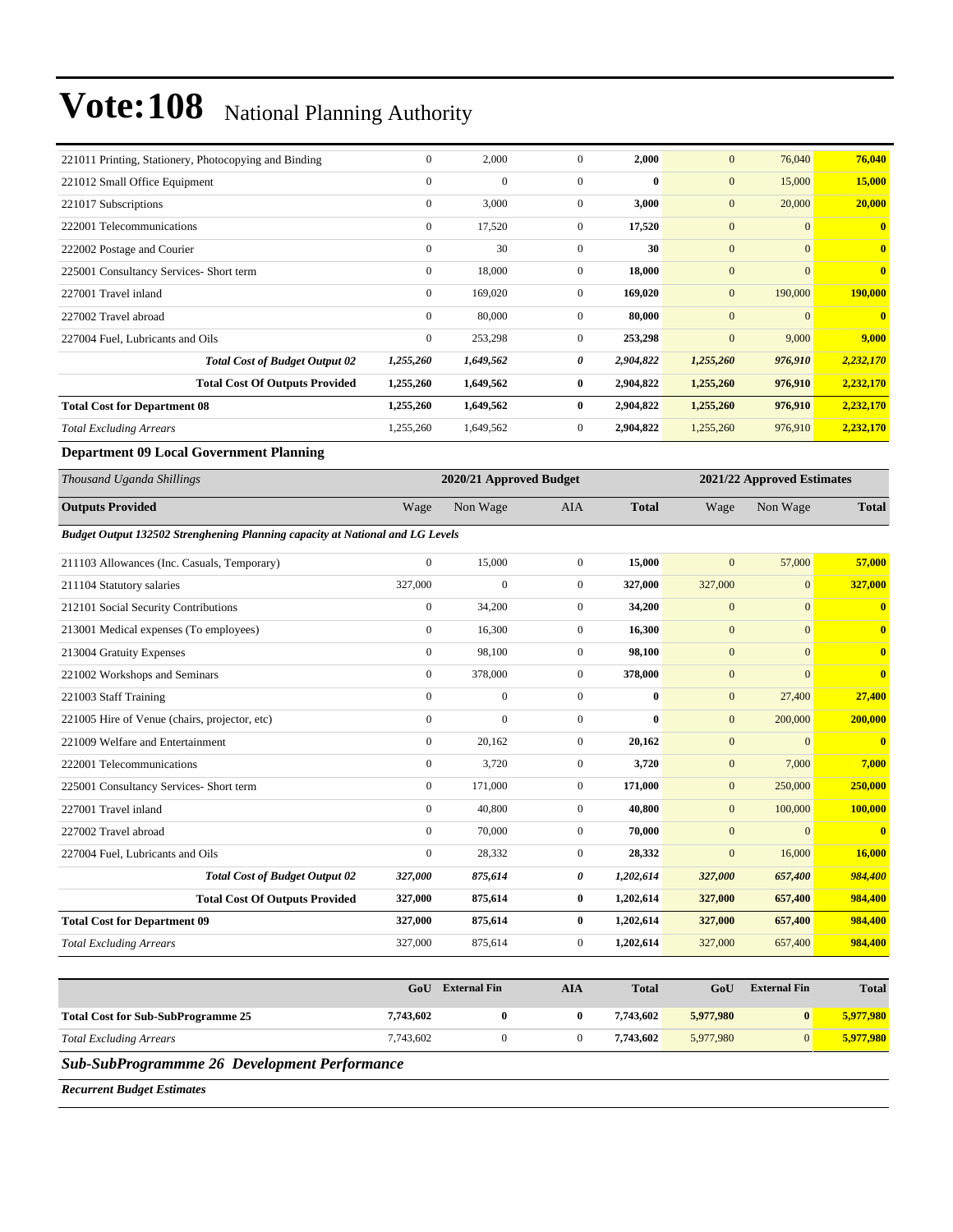#### **Department 05 ICT**

| Thousand Uganda Shillings                                |                  | 2020/21 Approved Budget |                  |              |                            | 2021/22 Approved Estimates |                  |
|----------------------------------------------------------|------------------|-------------------------|------------------|--------------|----------------------------|----------------------------|------------------|
| <b>Outputs Provided</b>                                  | Wage             | Non Wage                | AIA              | <b>Total</b> | Wage                       | Non Wage                   | <b>Total</b>     |
| <b>Budget Output 132601 Functional Think Tank</b>        |                  |                         |                  |              |                            |                            |                  |
| 211103 Allowances (Inc. Casuals, Temporary)              | $\boldsymbol{0}$ | 24,000                  | $\boldsymbol{0}$ | 24,000       | $\mathbf{0}$               | 3,130                      | 3,130            |
| 211104 Statutory salaries                                | 325,950          | $\boldsymbol{0}$        | $\boldsymbol{0}$ | 325,950      | 325,950                    | $\boldsymbol{0}$           | 325,950          |
| 212101 Social Security Contributions                     | $\boldsymbol{0}$ | 34,995                  | $\boldsymbol{0}$ | 34,995       | $\mathbf{0}$               | $\mathbf{0}$               | $\bf{0}$         |
| 213001 Medical expenses (To employees)                   | $\boldsymbol{0}$ | 16.800                  | $\boldsymbol{0}$ | 16,800       | $\mathbf{0}$               | $\mathbf{0}$               | $\bf{0}$         |
| 213004 Gratuity Expenses                                 | $\boldsymbol{0}$ | 97,785                  | $\mathbf{0}$     | 97,785       | $\mathbf{0}$               | $\boldsymbol{0}$           | $\bf{0}$         |
| 221002 Workshops and Seminars                            | $\boldsymbol{0}$ | $\boldsymbol{0}$        | $\boldsymbol{0}$ | $\bf{0}$     | $\boldsymbol{0}$           | 5,000                      | 5,000            |
| 221003 Staff Training                                    | $\boldsymbol{0}$ | 40,000                  | $\boldsymbol{0}$ | 40,000       | $\boldsymbol{0}$           | 18,000                     | 18,000           |
| 221008 Computer supplies and Information Technology (IT) | $\boldsymbol{0}$ | 60,000                  | $\boldsymbol{0}$ | 60,000       | $\mathbf{0}$               | 53,000                     | 53,000           |
| 221009 Welfare and Entertainment                         | $\boldsymbol{0}$ | 35,968                  | $\boldsymbol{0}$ | 35,968       | $\mathbf{0}$               | $\boldsymbol{0}$           | $\mathbf{0}$     |
| 221011 Printing, Stationery, Photocopying and Binding    | $\boldsymbol{0}$ | $\boldsymbol{0}$        | $\boldsymbol{0}$ | $\bf{0}$     | $\mathbf{0}$               | 5,000                      | 5,000            |
| 221017 Subscriptions                                     | $\boldsymbol{0}$ | 14,000                  | $\boldsymbol{0}$ | 14,000       | $\boldsymbol{0}$           | $\mathbf{0}$               | $\bf{0}$         |
| 222001 Telecommunications                                | $\boldsymbol{0}$ | 5,280                   | $\boldsymbol{0}$ | 5,280        | $\mathbf{0}$               | $\overline{0}$             | $\bf{0}$         |
| 225001 Consultancy Services- Short term                  | $\boldsymbol{0}$ | 71,250                  | $\boldsymbol{0}$ | 71,250       | $\mathbf{0}$               | 163,600                    | 163,600          |
| 227001 Travel inland                                     | $\boldsymbol{0}$ | 4,800                   | $\boldsymbol{0}$ | 4,800        | $\mathbf{0}$               | 9,921                      | 9,921            |
| 227002 Travel abroad                                     | $\boldsymbol{0}$ | 65,000                  | $\boldsymbol{0}$ | 65,000       | $\mathbf{0}$               | $\boldsymbol{0}$           | $\bf{0}$         |
| 227004 Fuel, Lubricants and Oils                         | $\boldsymbol{0}$ | 34,588                  | $\boldsymbol{0}$ | 34,588       | $\boldsymbol{0}$           | $\boldsymbol{0}$           | $\bf{0}$         |
| <b>Total Cost of Budget Output 01</b>                    | 325,950          | 504,466                 | 0                | 830,416      | 325,950                    | 257,650                    | 583,600          |
| <b>Total Cost Of Outputs Provided</b>                    | 325,950          | 504,466                 | 0                | 830,416      | 325,950                    | 257,650                    | 583,600          |
| <b>Total Cost for Department 05</b>                      | 325,950          | 504,466                 | $\bf{0}$         | 830,416      | 325,950                    | 257,650                    | 583,600          |
| <b>Total Excluding Arrears</b>                           | 325,950          | 504,466                 | $\boldsymbol{0}$ | 830,416      | 325,950                    | 257,650                    | 583,600          |
| <b>Department 06 Governance</b>                          |                  |                         |                  |              |                            |                            |                  |
| Thousand Uganda Shillings                                |                  | 2020/21 Approved Budget |                  |              | 2021/22 Approved Estimates |                            |                  |
| <b>Outputs Provided</b>                                  | Wage             | Non Wage                | AIA              | <b>Total</b> | Wage                       | Non Wage                   | <b>Total</b>     |
| <b>Budget Output 132601 Functional Think Tank</b>        |                  |                         |                  |              |                            |                            |                  |
| 211103 Allowances (Inc. Casuals, Temporary)              | $\boldsymbol{0}$ | 906,100                 | $\boldsymbol{0}$ | 906,100      | $\mathbf{0}$               | 588,000                    | 588,000          |
| 211104 Statutory salaries                                | 949,350          | $\boldsymbol{0}$        | $\boldsymbol{0}$ | 949,350      | 949,350                    | $\mathbf{0}$               | 949,350          |
| 212101 Social Security Contributions                     | $\boldsymbol{0}$ | 104,535                 | $\boldsymbol{0}$ | 104,535      | $\mathbf{0}$               | $\mathbf{0}$               | $\bf{0}$         |
| 213001 Medical expenses (To employees)                   | $\boldsymbol{0}$ | 54,350                  | $\overline{0}$   | 54,350       | $\mathbf{0}$               | $\boldsymbol{0}$           | $\bf{0}$         |
| 213004 Gratuity Expenses                                 | $\boldsymbol{0}$ | 284,805                 | $\boldsymbol{0}$ | 284,805      | $\mathbf{0}$               | 93,304                     | 93,304           |
| 221001 Advertising and Public Relations                  | $\boldsymbol{0}$ | 105,500                 | $\boldsymbol{0}$ | 105,500      | $\boldsymbol{0}$           | $\mathbf{0}$               | $\bf{0}$         |
| 221002 Workshops and Seminars                            | $\boldsymbol{0}$ | 599,400                 | $\boldsymbol{0}$ | 599,400      | $\boldsymbol{0}$           | 600,000                    | 600,000          |
| 221005 Hire of Venue (chairs, projector, etc)            | $\boldsymbol{0}$ | 72,000                  | $\boldsymbol{0}$ | 72,000       | $\boldsymbol{0}$           | $\boldsymbol{0}$           | $\boldsymbol{0}$ |
| 221008 Computer supplies and Information Technology (IT) | $\boldsymbol{0}$ | 30,000                  | $\boldsymbol{0}$ | 30,000       | $\mathbf{0}$               | $\mathbf{0}$               | $\mathbf{0}$     |
| 221009 Welfare and Entertainment                         | $\boldsymbol{0}$ | 205,581                 | $\boldsymbol{0}$ | 205,581      | $\mathbf{0}$               | $\mathbf{0}$               | $\bf{0}$         |
| 221011 Printing, Stationery, Photocopying and Binding    | $\boldsymbol{0}$ | 325,600                 | $\boldsymbol{0}$ | 325,600      | $\mathbf{0}$               | 205,000                    | 205,000          |
| 222001 Telecommunications                                | $\boldsymbol{0}$ | 32,028                  | $\boldsymbol{0}$ | 32,028       | $\boldsymbol{0}$           | 10,000                     | 10,000           |
| 225001 Consultancy Services- Short term                  | $\boldsymbol{0}$ | 985,115                 | $\boldsymbol{0}$ | 985,115      | $\mathbf{0}$               | 292,000                    | 292,000          |
| 227001 Travel inland                                     | $\boldsymbol{0}$ | 82,120                  | $\boldsymbol{0}$ | 82,120       | $\mathbf{0}$               | 401,393                    | 401,393          |
| 227002 Travel abroad                                     | $\boldsymbol{0}$ | 600,000                 | $\boldsymbol{0}$ | 600,000      | $\mathbf{0}$               | 106,696                    | 106,696          |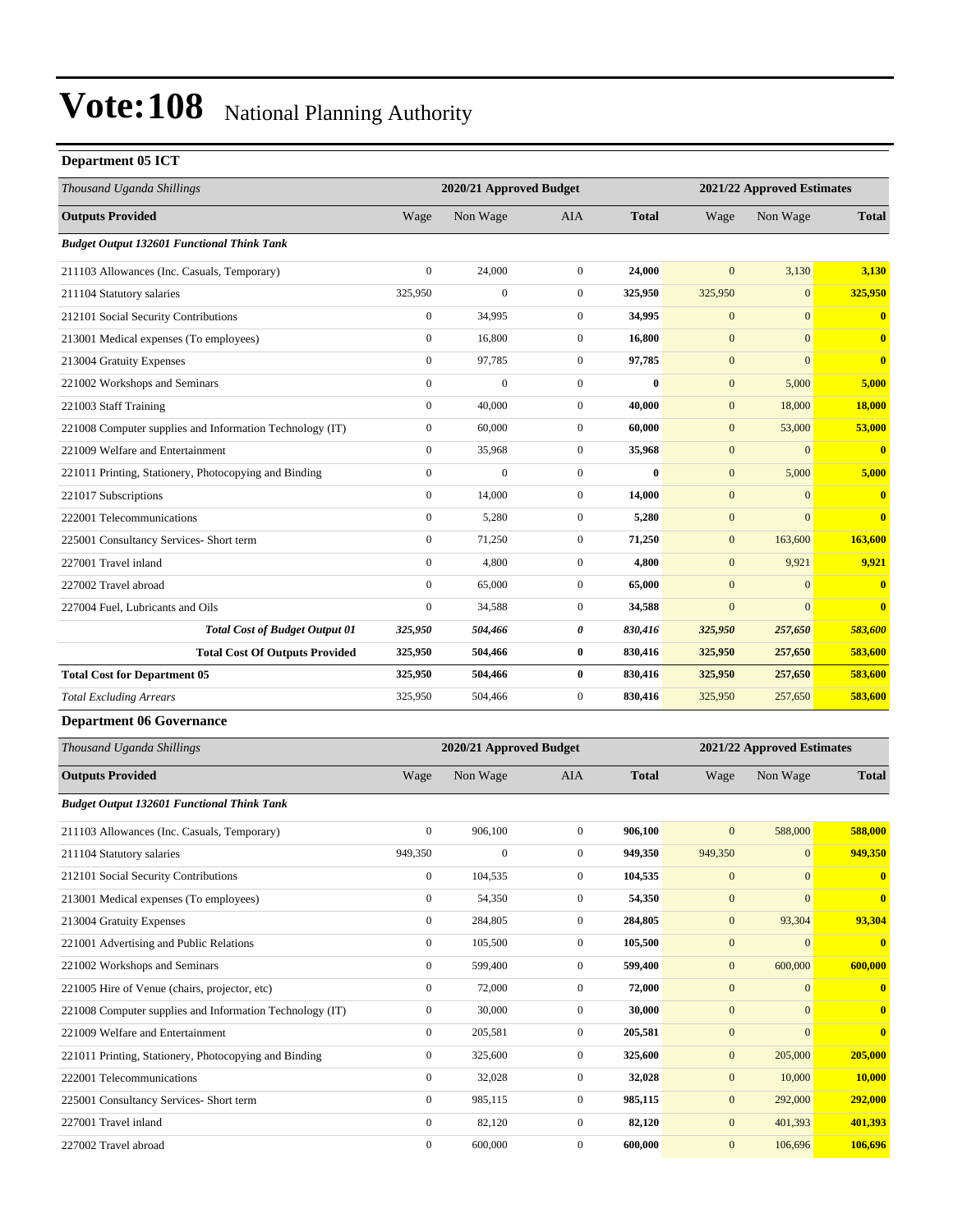| 227004 Fuel. Lubricants and Oils                      | $\boldsymbol{0}$ | 134,259                 | $\mathbf{0}$     | 134,259      | $\mathbf{0}$     | $\mathbf{0}$               | $\bf{0}$                |  |
|-------------------------------------------------------|------------------|-------------------------|------------------|--------------|------------------|----------------------------|-------------------------|--|
| 228002 Maintenance - Vehicles                         | $\boldsymbol{0}$ | $\Omega$                | $\overline{0}$   | $\bf{0}$     | $\mathbf{0}$     | 190,000                    | 190,000                 |  |
| <b>Total Cost of Budget Output 01</b>                 | 949,350          | 4,521,393               | 0                | 5,470,743    | 949,350          | 2,486,393                  | 3,435,743               |  |
| <b>Total Cost Of Outputs Provided</b>                 | 949,350          | 4,521,393               | $\bf{0}$         | 5,470,743    | 949,350          | 2,486,393                  | 3,435,743               |  |
| <b>Total Cost for Department 06</b>                   | 949,350          | 4,521,393               | $\bf{0}$         | 5,470,743    | 949,350          | 2,486,393                  | 3,435,743               |  |
| <b>Total Excluding Arrears</b>                        | 949,350          | 4,521,393               | $\boldsymbol{0}$ | 5,470,743    | 949,350          | 2,486,393                  | 3,435,743               |  |
| <b>Department 10 Research and Innovations</b>         |                  |                         |                  |              |                  |                            |                         |  |
| Thousand Uganda Shillings                             |                  | 2020/21 Approved Budget |                  |              |                  | 2021/22 Approved Estimates |                         |  |
| <b>Outputs Provided</b>                               | Wage             | Non Wage                | AIA              | <b>Total</b> | Wage             | Non Wage                   | <b>Total</b>            |  |
| <b>Budget Output 132601 Functional Think Tank</b>     |                  |                         |                  |              |                  |                            |                         |  |
| 211103 Allowances (Inc. Casuals, Temporary)           | $\boldsymbol{0}$ | 97,300                  | $\mathbf{0}$     | 97,300       | $\boldsymbol{0}$ | 59,000                     | 59,000                  |  |
| 211104 Statutory salaries                             | 178,200          | $\boldsymbol{0}$        | $\boldsymbol{0}$ | 178,200      | 178,200          | $\boldsymbol{0}$           | 178,200                 |  |
| 212101 Social Security Contributions                  | $\boldsymbol{0}$ | 17,820                  | $\boldsymbol{0}$ | 17,820       | $\boldsymbol{0}$ | $\boldsymbol{0}$           | $\mathbf{0}$            |  |
| 213001 Medical expenses (To employees)                | $\boldsymbol{0}$ | 11,706                  | $\boldsymbol{0}$ | 11,706       | $\boldsymbol{0}$ | $\mathbf{0}$               | $\bf{0}$                |  |
| 213004 Gratuity Expenses                              | $\boldsymbol{0}$ | 53,460                  | $\mathbf{0}$     | 53,460       | $\mathbf{0}$     | $\mathbf{0}$               | $\bf{0}$                |  |
| 221001 Advertising and Public Relations               | $\boldsymbol{0}$ | 30,000                  | $\mathbf{0}$     | 30,000       | $\mathbf{0}$     | 21,000                     | 21,000                  |  |
| 221002 Workshops and Seminars                         | $\boldsymbol{0}$ | 31,800                  | $\boldsymbol{0}$ | 31,800       | $\mathbf{0}$     | 9,000                      | 9,000                   |  |
| 221005 Hire of Venue (chairs, projector, etc)         | $\boldsymbol{0}$ | $\boldsymbol{0}$        | $\boldsymbol{0}$ | $\bf{0}$     | $\mathbf{0}$     | 27,000                     | 27,000                  |  |
| 221009 Welfare and Entertainment                      | $\boldsymbol{0}$ | 11,684                  | $\boldsymbol{0}$ | 11,684       | $\mathbf{0}$     | $\mathbf{0}$               | $\bf{0}$                |  |
| 221011 Printing, Stationery, Photocopying and Binding | $\boldsymbol{0}$ | 26,850                  | $\mathbf{0}$     | 26,850       | $\mathbf{0}$     | 38,000                     | 38,000                  |  |
| 221012 Small Office Equipment                         | $\boldsymbol{0}$ | 10,000                  | $\mathbf{0}$     | 10,000       | $\mathbf{0}$     | 10,000                     | 10,000                  |  |
| 221017 Subscriptions                                  | $\boldsymbol{0}$ | 20,000                  | $\boldsymbol{0}$ | 20,000       | $\mathbf{0}$     | 23,000                     | 23,000                  |  |
| 222001 Telecommunications                             | $\boldsymbol{0}$ | 4,680                   | $\boldsymbol{0}$ | 4,680        | $\mathbf{0}$     | $\boldsymbol{0}$           | $\bf{0}$                |  |
| 225001 Consultancy Services- Short term               | $\boldsymbol{0}$ | 5,000                   | $\boldsymbol{0}$ | 5,000        | $\mathbf{0}$     | $\mathbf{0}$               | $\overline{\mathbf{0}}$ |  |
| 227001 Travel inland                                  | $\boldsymbol{0}$ | 8,400                   | $\mathbf{0}$     | 8,400        | $\mathbf{0}$     | 14,000                     | 14,000                  |  |
| 227002 Travel abroad                                  | $\boldsymbol{0}$ | 20,000                  | $\mathbf{0}$     | 20,000       | $\mathbf{0}$     | $\mathbf{0}$               | $\mathbf{0}$            |  |
| 227004 Fuel, Lubricants and Oils                      | $\boldsymbol{0}$ | 28,416                  | $\boldsymbol{0}$ | 28,416       | $\mathbf{0}$     | 9,750                      | 9,750                   |  |
| <b>Total Cost of Budget Output 01</b>                 | 178,200          | 377,116                 | 0                | 555,316      | 178,200          | 210,750                    | 388,950                 |  |
| <b>Total Cost Of Outputs Provided</b>                 | 178,200          | 377,116                 | $\bf{0}$         | 555,316      | 178,200          | 210,750                    | 388,950                 |  |
| <b>Total Cost for Department 10</b>                   | 178,200          | 377,116                 | $\bf{0}$         | 555,316      | 178,200          | 210,750                    | 388,950                 |  |
| <b>Total Excluding Arrears</b>                        | 178,200          | 377,116                 | $\boldsymbol{0}$ | 555,316      | 178,200          | 210,750                    | 388,950                 |  |
| <b>Department 11 Monitoring and Evaluations</b>       |                  |                         |                  |              |                  |                            |                         |  |
| Thousand Uganda Shillings                             |                  | 2020/21 Approved Budget |                  |              |                  | 2021/22 Approved Estimates |                         |  |
| <b>Outputs Provided</b>                               | Wage             | Non Wage                | AIA              | <b>Total</b> | Wage             | Non Wage                   | <b>Total</b>            |  |
| <b>Budget Output 132601 Functional Think Tank</b>     |                  |                         |                  |              |                  |                            |                         |  |
| 211103 Allowances (Inc. Casuals, Temporary)           | $\boldsymbol{0}$ | 52,000                  | $\mathbf{0}$     | 52,000       | $\mathbf{0}$     | 6,500                      | 6,500                   |  |
| 211104 Statutory salaries                             | 346,500          | $\boldsymbol{0}$        | $\mathbf{0}$     | 346,500      | 346,500          | $\mathbf{0}$               | 346,500                 |  |
| 212101 Social Security Contributions                  | $\boldsymbol{0}$ | 35,850                  | $\boldsymbol{0}$ | 35,850       | $\boldsymbol{0}$ | $\boldsymbol{0}$           | $\bf{0}$                |  |
| 213001 Medical expenses (To employees)                | $\boldsymbol{0}$ | 16,300                  | $\boldsymbol{0}$ | 16,300       | $\boldsymbol{0}$ | $\boldsymbol{0}$           | $\bf{0}$                |  |
| 213004 Gratuity Expenses                              | $\boldsymbol{0}$ | 103,950                 | $\overline{0}$   | 103,950      | $\mathbf{0}$     | $\mathbf{0}$               | $\bf{0}$                |  |
| 221001 Advertising and Public Relations               | $\boldsymbol{0}$ | $\boldsymbol{0}$        | $\boldsymbol{0}$ | $\bf{0}$     | $\boldsymbol{0}$ | 60,000                     | 60,000                  |  |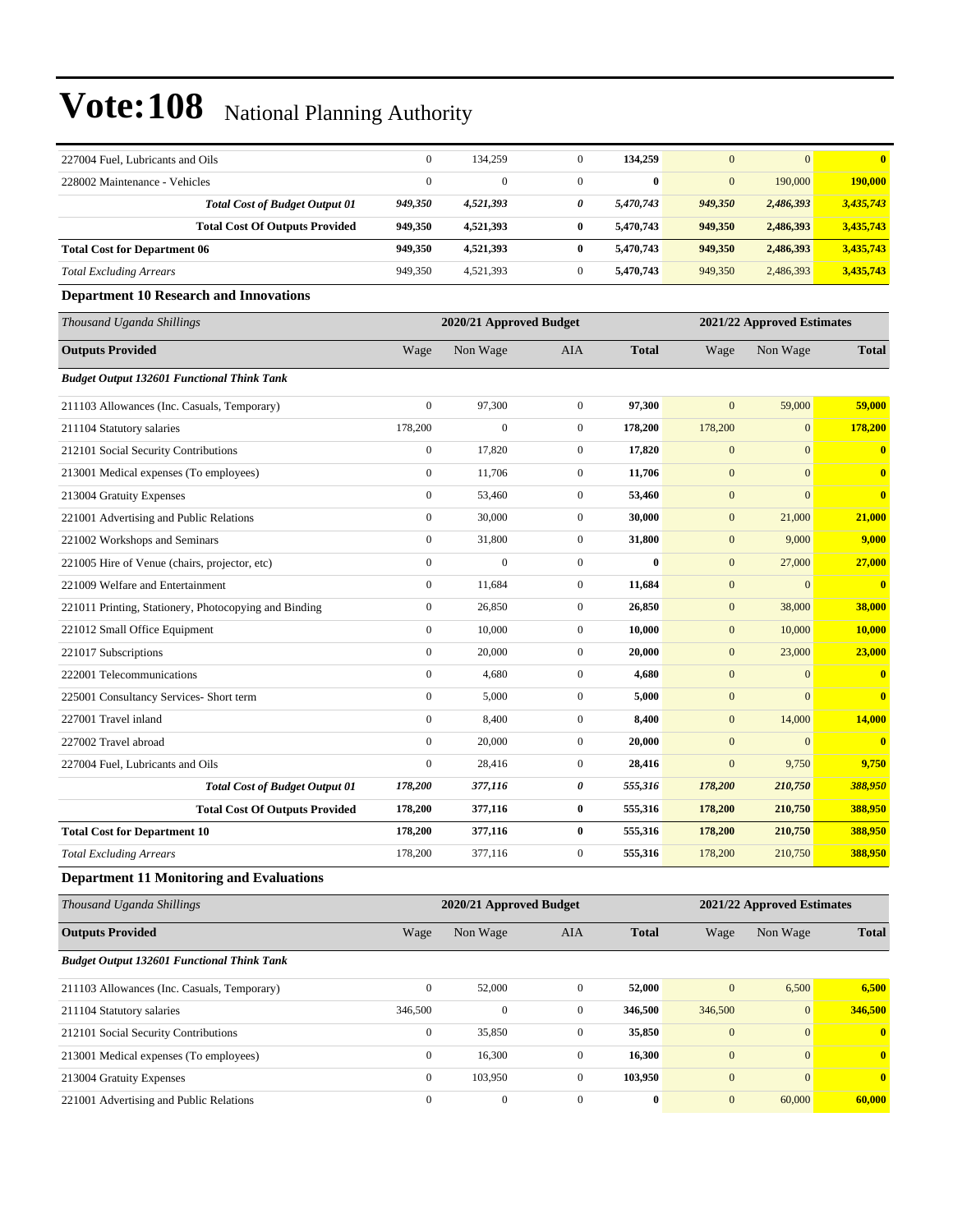| 221002 Workshops and Seminars                         | $\boldsymbol{0}$ | 143,600                 | $\boldsymbol{0}$ | 143,600      | $\mathbf{0}$     | $\mathbf{0}$               | $\bf{0}$                |  |
|-------------------------------------------------------|------------------|-------------------------|------------------|--------------|------------------|----------------------------|-------------------------|--|
| 221009 Welfare and Entertainment                      | $\mathbf{0}$     | 44,947                  | $\boldsymbol{0}$ | 44,947       | $\mathbf{0}$     | 150,000                    | 150,000                 |  |
| 221011 Printing, Stationery, Photocopying and Binding | $\boldsymbol{0}$ | 33,000                  | $\boldsymbol{0}$ | 33,000       | $\mathbf{0}$     | 24,500                     | 24,500                  |  |
| 222001 Telecommunications                             | $\boldsymbol{0}$ | 4,440                   | $\boldsymbol{0}$ | 4,440        | $\mathbf{0}$     | $\mathbf{0}$               | $\overline{\mathbf{0}}$ |  |
| 225001 Consultancy Services- Short term               | $\boldsymbol{0}$ | 826,500                 | $\mathbf{0}$     | 826,500      | $\boldsymbol{0}$ | 1,163,995                  | 1,163,995               |  |
| 227001 Travel inland                                  | $\boldsymbol{0}$ | 338,255                 | $\boldsymbol{0}$ | 338,255      | $\mathbf{0}$     | 142,460                    | 142,460                 |  |
| 227002 Travel abroad                                  | $\boldsymbol{0}$ | 148,500                 | $\boldsymbol{0}$ | 148,500      | $\mathbf{0}$     | $\mathbf{0}$               | $\bf{0}$                |  |
| 227004 Fuel, Lubricants and Oils                      | $\boldsymbol{0}$ | 32,903                  | $\mathbf{0}$     | 32,903       | $\mathbf{0}$     | $\mathbf{0}$               | $\overline{\mathbf{0}}$ |  |
| <b>Total Cost of Budget Output 01</b>                 | 346,500          | 1,780,246               | 0                | 2,126,746    | 346,500          | 1,547,455                  | 1,893,955               |  |
| <b>Total Cost Of Outputs Provided</b>                 | 346,500          | 1,780,246               | $\bf{0}$         | 2,126,746    | 346,500          | 1,547,455                  | 1,893,955               |  |
| <b>Total Cost for Department 11</b>                   | 346,500          | 1,780,246               | $\bf{0}$         | 2,126,746    | 346,500          | 1,547,455                  | 1,893,955               |  |
| <b>Total Excluding Arrears</b>                        | 346,500          | 1,780,246               | $\boldsymbol{0}$ | 2,126,746    | 346,500          | 1,547,455                  | 1,893,955               |  |
| <b>Department 12 Macroeconomics</b>                   |                  |                         |                  |              |                  |                            |                         |  |
| Thousand Uganda Shillings                             |                  | 2020/21 Approved Budget |                  |              |                  | 2021/22 Approved Estimates |                         |  |
| <b>Outputs Provided</b>                               | Wage             | Non Wage                | AIA              | <b>Total</b> | Wage             | Non Wage                   | Total                   |  |
| <b>Budget Output 132601 Functional Think Tank</b>     |                  |                         |                  |              |                  |                            |                         |  |
| 211103 Allowances (Inc. Casuals, Temporary)           | $\boldsymbol{0}$ | 119,500                 | $\mathbf{0}$     | 119,500      | $\mathbf{0}$     | 45,750                     | 45,750                  |  |
| 211104 Statutory salaries                             | 287,100          | $\boldsymbol{0}$        | $\boldsymbol{0}$ | 287,100      | 287,100          | $\mathbf{0}$               | 287,100                 |  |
| 212101 Social Security Contributions                  | $\boldsymbol{0}$ | 28,710                  | $\mathbf{0}$     | 28,710       | $\boldsymbol{0}$ | $\boldsymbol{0}$           | $\bf{0}$                |  |
| 213001 Medical expenses (To employees)                | $\boldsymbol{0}$ | 11,706                  | $\boldsymbol{0}$ | 11,706       | $\boldsymbol{0}$ | $\overline{0}$             | $\bf{0}$                |  |
| 213004 Gratuity Expenses                              | $\boldsymbol{0}$ | 86,130                  | $\boldsymbol{0}$ | 86,130       | $\mathbf{0}$     | $\overline{0}$             | $\bf{0}$                |  |
| 221002 Workshops and Seminars                         | $\boldsymbol{0}$ | 39,600                  | $\boldsymbol{0}$ | 39,600       | $\mathbf{0}$     | 13,250                     | 13,250                  |  |
| 221005 Hire of Venue (chairs, projector, etc)         | $\boldsymbol{0}$ | 6,400                   | $\boldsymbol{0}$ | 6,400        | $\mathbf{0}$     | 12,000                     | 12,000                  |  |
| 221009 Welfare and Entertainment                      | $\boldsymbol{0}$ | 14,485                  | $\overline{0}$   | 14,485       | $\boldsymbol{0}$ | $\boldsymbol{0}$           | $\bf{0}$                |  |
| 221011 Printing, Stationery, Photocopying and Binding | $\boldsymbol{0}$ | 35,750                  | $\boldsymbol{0}$ | 35,750       | $\boldsymbol{0}$ | 36,400                     | 36,400                  |  |
| 222001 Telecommunications                             | $\boldsymbol{0}$ | 3,120                   | $\boldsymbol{0}$ | 3,120        | $\mathbf{0}$     | 50                         | 50                      |  |
| 225001 Consultancy Services- Short term               | $\boldsymbol{0}$ | 20,520                  | $\boldsymbol{0}$ | 20,520       | $\mathbf{0}$     | 50,250                     | 50,250                  |  |
| 226002 Licenses                                       | $\boldsymbol{0}$ | 44,000                  | $\boldsymbol{0}$ | 44,000       | $\mathbf{0}$     | 20,000                     | 20,000                  |  |
| 227001 Travel inland                                  | $\boldsymbol{0}$ | 6,520                   | $\mathbf{0}$     | 6,520        | $\mathbf{0}$     | 750                        | 750                     |  |
| 227002 Travel abroad                                  | $\Omega$         | 31,000                  | $\overline{0}$   | 31,000       | $\boldsymbol{0}$ | 26,440                     | 26,440                  |  |
| 227004 Fuel, Lubricants and Oils                      | $\boldsymbol{0}$ | 26,715                  | $\boldsymbol{0}$ | 26,715       | $\boldsymbol{0}$ | $\boldsymbol{0}$           | $\bf{0}$                |  |
| <b>Total Cost of Budget Output 01</b>                 | 287,100          | 474,155                 | 0                | 761,255      | 287,100          | 204,890                    | 491,990                 |  |
| <b>Total Cost Of Outputs Provided</b>                 | 287,100          | 474,155                 | $\bf{0}$         | 761,255      | 287,100          | 204,890                    | 491,990                 |  |
| <b>Total Cost for Department 12</b>                   | 287,100          | 474,155                 | $\bf{0}$         | 761,255      | 287,100          | 204,890                    | 491,990                 |  |
| <b>Total Excluding Arrears</b>                        | 287,100          | 474,155                 | $\boldsymbol{0}$ | 761,255      | 287,100          | 204,890                    | 491,990                 |  |
|                                                       |                  |                         |                  |              |                  |                            |                         |  |

|                                           | GoU       | <b>External Fin</b> | AIA | <b>Total</b> | GoU       | <b>External Fin</b> | <b>Total</b> |
|-------------------------------------------|-----------|---------------------|-----|--------------|-----------|---------------------|--------------|
| <b>Total Cost for Sub-SubProgramme 26</b> | 9,744,474 |                     |     | 9.744.474    | 6,794,239 |                     | 6,794,239    |
| <b>Total Excluding Arrears</b>            | 9.744.474 |                     |     | 9,744,474    | 6.794.239 |                     | 6,794,239    |

*Sub-SubProgrammme 27 General Management, Administration and Corporate Planning*

*Recurrent Budget Estimates*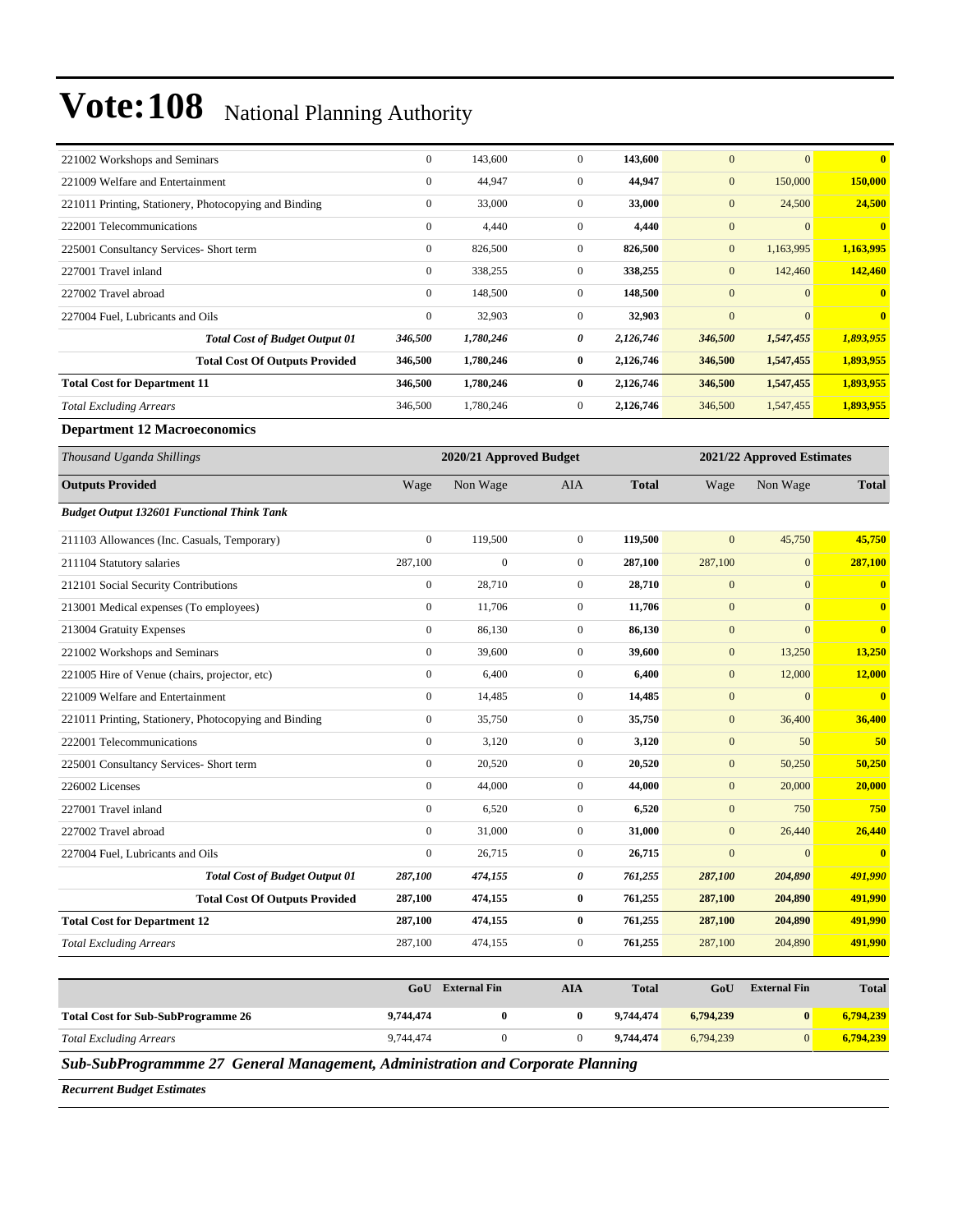#### **Department 01 Head Quarters**

| Thousand Uganda Shillings                                                                      |                  | 2020/21 Approved Budget |                |              |              | 2021/22 Approved Estimates |              |  |
|------------------------------------------------------------------------------------------------|------------------|-------------------------|----------------|--------------|--------------|----------------------------|--------------|--|
| <b>Outputs Provided</b>                                                                        | Wage             | Non Wage                | <b>AIA</b>     | <b>Total</b> | Wage         | Non Wage                   | <b>Total</b> |  |
| Budget Output 132702 Coordination of Global, Regional and Cross- Sectoral national Initiatives |                  |                         |                |              |              |                            |              |  |
| 211103 Allowances (Inc. Casuals, Temporary)                                                    | $\overline{0}$   | 437,784                 | $\overline{0}$ | 437,784      | $\mathbf{0}$ | 604,928                    | 604,928      |  |
| 211104 Statutory salaries                                                                      | 2,384,152        | $\mathbf{0}$            | $\overline{0}$ | 2,384,152    | 2,384,152    | $\overline{0}$             | 2,384,152    |  |
| 212101 Social Security Contributions                                                           | $\boldsymbol{0}$ | 238,415                 | $\overline{0}$ | 238,415      | $\mathbf{0}$ | $\mathbf{0}$               |              |  |
| 213001 Medical expenses (To employees)                                                         | $\overline{0}$   | 226,430                 | $\overline{0}$ | 226,430      | $\mathbf{0}$ | $\mathbf{0}$               | $\bf{0}$     |  |
| 213004 Gratuity Expenses                                                                       | $\boldsymbol{0}$ | 1,099,524               | $\mathbf{0}$   | 1,099,524    | $\mathbf{0}$ | 100,000                    | 100,000      |  |
| 221001 Advertising and Public Relations                                                        | $\overline{0}$   | $\overline{0}$          | $\overline{0}$ | $\mathbf{0}$ | $\mathbf{0}$ | 100,000                    | 100,000      |  |
| 221009 Welfare and Entertainment                                                               | $\overline{0}$   | 240,659                 | $\overline{0}$ | 240,659      | $\mathbf{0}$ | 275,200                    | 275,200      |  |
| 222001 Telecommunications                                                                      | $\overline{0}$   | 34,200                  | $\overline{0}$ | 34,200       | $\mathbf{0}$ | 18,480                     | 18,480       |  |
| 227001 Travel inland                                                                           | $\mathbf{0}$     | 100,000                 | $\Omega$       | 100,000      | $\mathbf{0}$ | 120,278                    | 120,278      |  |
| 227002 Travel abroad                                                                           | $\Omega$         | 80,000                  | $\Omega$       | 80,000       | $\mathbf{0}$ | 100,000                    | 100,000      |  |
| 227004 Fuel, Lubricants and Oils                                                               | $\mathbf{0}$     | $\mathbf{0}$            | $\mathbf{0}$   | $\bf{0}$     | $\mathbf{0}$ | 7,000                      | 7,000        |  |
| <b>Total Cost of Budget Output 02</b>                                                          | 2,384,152        | 2,457,011               | 0              | 4,841,163    | 2,384,152    | 1,325,886                  | 3,710,038    |  |
| <b>Total Cost Of Outputs Provided</b>                                                          | 2,384,152        | 2,457,011               | $\bf{0}$       | 4,841,163    | 2,384,152    | 1,325,886                  | 3,710,038    |  |
| <b>Total Cost for Department 01</b>                                                            | 2,384,152        | 2,457,011               | $\bf{0}$       | 4,841,163    | 2,384,152    | 1,325,886                  | 3,710,038    |  |
| <b>Total Excluding Arrears</b>                                                                 | 2,384,152        | 2,457,011               | $\mathbf{0}$   | 4,841,163    | 2,384,152    | 1,325,886                  | 3,710,038    |  |
| Department 02 Internal Audit Department                                                        |                  |                         |                |              |              |                            |              |  |

*Thousand Uganda Shillings* **2020/21 Approved Budget 2021/22 Approved Estimates Outputs Provided** Wage Non Wage AIA **Total** Wage Non Wage **Total** *Budget Output 132701 Finance and Administrative Support Services* 211103 Allowances (Inc. Casuals, Temporary) 0 92,944 0 **92,944** 0 68,500 **68,500** 211104 Statutory salaries 450,100 0 0 **450,100** 450,099 0 **450,099** 212101 Social Security Contributions 0 60,645 0 **60,645** 0 0 **0** 213001 Medical expenses (To employees) 0 25,700 0 **25,700** 0 0 **0** 213004 Gratuity Expenses 0 135,135 0 **135,135** 0 0 **0** 221001 Advertising and Public Relations 0 150,000 0 **150,000** 0 0 **0** 221002 Workshops and Seminars 0 8,000 0 **8,000** 0 0 **0** 221003 Staff Training 0 32,000 0 **32,000** 0 10,000 **10,000** 221005 Hire of Venue (chairs, projector, etc) 0 0 0 **0** 0 5,052 **5,052** 221008 Computer supplies and Information Technology (IT) 0 0 0 **0** 0 15,000 **15,000** 221009 Welfare and Entertainment 0 88,015 0 **88,015** 0 0 **0** 221011 Printing, Stationery, Photocopying and Binding 0 0 0 **0** 0 17,000 **17,000** 221017 Subscriptions 0 41,600 0 **41,600** 0 20,000 **20,000** 222001 Telecommunications 0 7,560 0 **7,560** 0 0 **0** 225001 Consultancy Services- Short term 0 47,500 0 **47,500** 0 0 **0** 227001 Travel inland 0 13,340 0 **13,340** 0 10,000 **10,000** 227002 Travel abroad 0 46,856 0 **46,856** 0 25,000 **25,000**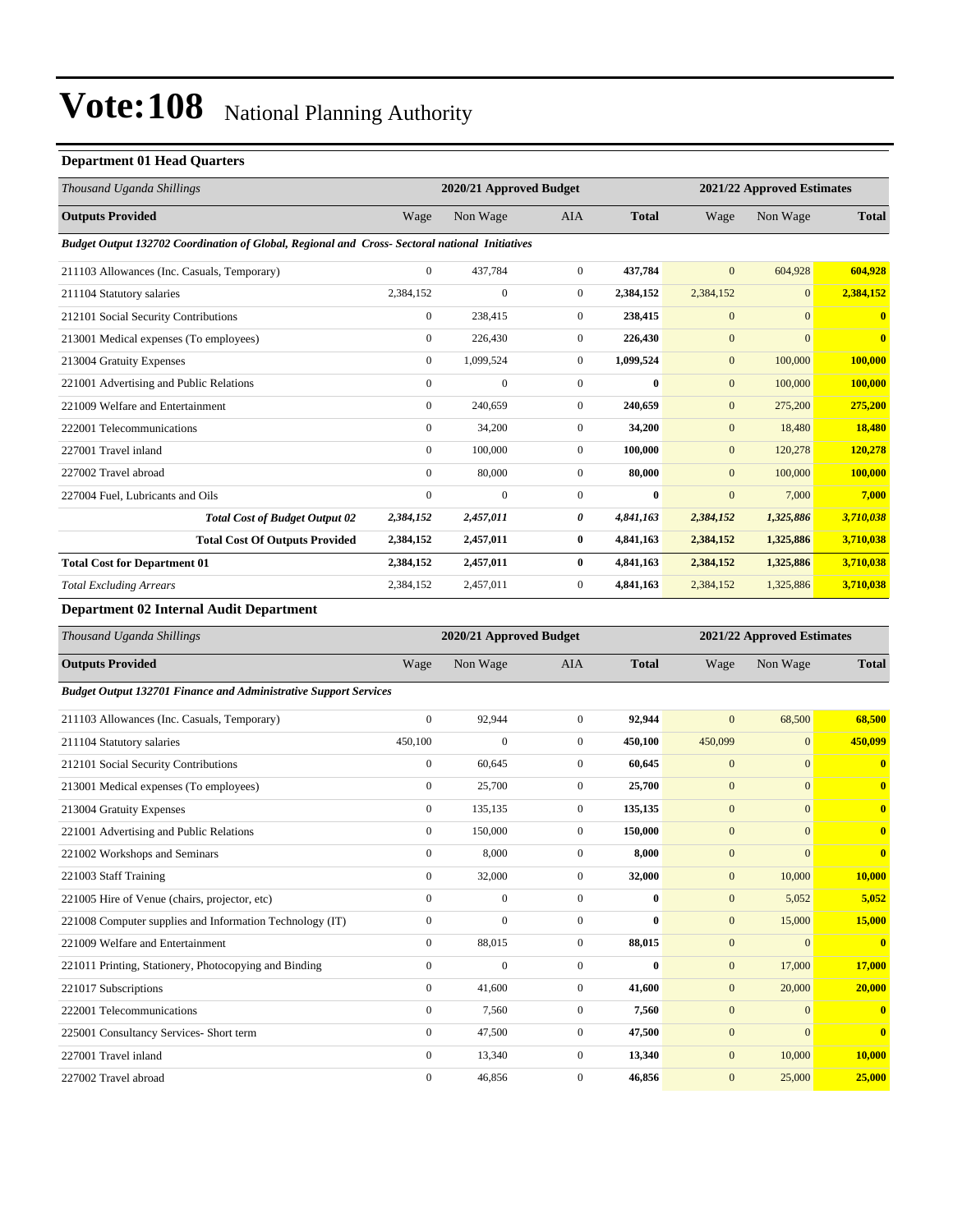| 227004 Fuel, Lubricants and Oils                                        | $\mathbf{0}$     | 51,650                  | $\Omega$         | 51,650       | $\mathbf{0}$ | $\mathbf{0}$               | $\overline{\mathbf{0}}$ |
|-------------------------------------------------------------------------|------------------|-------------------------|------------------|--------------|--------------|----------------------------|-------------------------|
| <b>Total Cost of Budget Output 01</b>                                   | 450,100          | 800,945                 | 0                | 1,251,045    | 450,099      | 170,552                    | 620,651                 |
| <b>Total Cost Of Outputs Provided</b>                                   | 450,100          | 800,945                 | $\bf{0}$         | 1,251,045    | 450,099      | 170,552                    | 620,651                 |
| <b>Total Cost for Department 02</b>                                     | 450,100          | 800,945                 | 0                | 1,251,045    | 450,099      | 170,552                    | 620,651                 |
| <b>Total Excluding Arrears</b>                                          | 450,100          | 800,945                 | $\boldsymbol{0}$ | 1,251,045    | 450,099      | 170,552                    | 620,651                 |
| <b>Department 03 Finance</b>                                            |                  |                         |                  |              |              |                            |                         |
| Thousand Uganda Shillings                                               |                  | 2020/21 Approved Budget |                  |              |              | 2021/22 Approved Estimates |                         |
| <b>Outputs Provided</b>                                                 | Wage             | Non Wage                | AIA              | <b>Total</b> | Wage         | Non Wage                   | <b>Total</b>            |
| <b>Budget Output 132701 Finance and Administrative Support Services</b> |                  |                         |                  |              |              |                            |                         |
| 211103 Allowances (Inc. Casuals, Temporary)                             | $\mathbf{0}$     | 62,010                  | $\mathbf{0}$     | 62,010       | $\mathbf{0}$ | $\mathbf{0}$               | $\overline{\mathbf{0}}$ |
| 211104 Statutory salaries                                               | 334,800          | $\overline{0}$          | $\boldsymbol{0}$ | 334,800      | 334,801      | $\overline{0}$             | 334,801                 |
| 212101 Social Security Contributions                                    | $\mathbf{0}$     | 35,880                  | $\overline{0}$   | 35,880       | $\mathbf{0}$ | $\overline{0}$             | $\overline{\mathbf{0}}$ |
| 213001 Medical expenses (To employees)                                  | $\mathbf{0}$     | 16,800                  | $\boldsymbol{0}$ | 16,800       | $\mathbf{0}$ | $\overline{0}$             | $\bf{0}$                |
| 213004 Gratuity Expenses                                                | $\mathbf{0}$     | 100,440                 | $\mathbf{0}$     | 100,440      | $\mathbf{0}$ | $\mathbf{0}$               | $\overline{\mathbf{0}}$ |
| 221003 Staff Training                                                   | $\mathbf{0}$     | 12,000                  | $\overline{0}$   | 12,000       | $\mathbf{0}$ | $\overline{0}$             | $\overline{\mathbf{0}}$ |
| 221008 Computer supplies and Information Technology (IT)                | $\mathbf{0}$     | $\overline{0}$          | $\overline{0}$   | $\bf{0}$     | $\mathbf{0}$ | 25,000                     | 25,000                  |
| 221009 Welfare and Entertainment                                        | $\mathbf{0}$     | 42,968                  | $\overline{0}$   | 42,968       | $\mathbf{0}$ | $\overline{0}$             | $\bf{0}$                |
| 221011 Printing, Stationery, Photocopying and Binding                   | $\boldsymbol{0}$ | 2,000                   | $\boldsymbol{0}$ | 2,000        | $\mathbf{0}$ | $\overline{0}$             | $\mathbf{0}$            |
| 221016 IFMS Recurrent costs                                             | $\mathbf{0}$     | 35,962                  | $\overline{0}$   | 35,962       | $\mathbf{0}$ | 103,972                    | 103,972                 |
| 221017 Subscriptions                                                    | $\overline{0}$   | 6,000                   | $\boldsymbol{0}$ | 6,000        | $\mathbf{0}$ | 10,000                     | <b>10,000</b>           |
| 222001 Telecommunications                                               | $\mathbf{0}$     | 6,320                   | $\overline{0}$   | 6,320        | $\mathbf{0}$ | $\mathbf{0}$               | $\overline{\mathbf{0}}$ |
| 227001 Travel inland                                                    | $\mathbf{0}$     | 12,400                  | $\mathbf{0}$     | 12,400       | $\mathbf{0}$ | 25,000                     | 25,000                  |
| 227002 Travel abroad                                                    | $\boldsymbol{0}$ | 58,000                  | $\boldsymbol{0}$ | 58,000       | $\mathbf{0}$ | $\mathbf{0}$               | $\overline{\mathbf{0}}$ |
| 227004 Fuel, Lubricants and Oils                                        | $\mathbf{0}$     | 35,160                  | $\boldsymbol{0}$ | 35,160       | $\mathbf{0}$ | $\mathbf{0}$               | $\overline{\mathbf{0}}$ |
| <b>Total Cost of Budget Output 01</b>                                   | 334,800          | 425,940                 | 0                | 760,740      | 334,801      | 163,972                    | 498,773                 |
| <b>Total Cost Of Outputs Provided</b>                                   | 334,800          | 425,940                 | $\bf{0}$         | 760,740      | 334,801      | 163,972                    | 498,773                 |
| <b>Total Cost for Department 03</b>                                     | 334,800          | 425,940                 | $\bf{0}$         | 760,740      | 334,801      | 163,972                    | 498,773                 |
| <b>Total Excluding Arrears</b>                                          | 334,800          | 425,940                 | $\mathbf{0}$     | 760,740      | 334,801      | 163,972                    | 498,773                 |
| <b>Department 04 Human Resource and Administration</b>                  |                  |                         |                  |              |              |                            |                         |

| Thousand Uganda Shillings                                               |                  | 2020/21 Approved Budget |                |              |              | 2021/22 Approved Estimates |              |  |  |
|-------------------------------------------------------------------------|------------------|-------------------------|----------------|--------------|--------------|----------------------------|--------------|--|--|
| <b>Outputs Provided</b>                                                 | Wage             | Non Wage                | <b>AIA</b>     | <b>Total</b> | Wage         | Non Wage                   | <b>Total</b> |  |  |
| <b>Budget Output 132701 Finance and Administrative Support Services</b> |                  |                         |                |              |              |                            |              |  |  |
| 211103 Allowances (Inc. Casuals, Temporary)                             | $\mathbf{0}$     | 175,032                 | $\overline{0}$ | 175,032      | $\mathbf{0}$ | 1,173,000                  | 1,173,000    |  |  |
| 211104 Statutory salaries                                               | 1,036,488        | $\mathbf{0}$            | 0              | 1,036,488    | 1,036,488    | $\vert 0 \vert$            | 1,036,488    |  |  |
| 212101 Social Security Contributions                                    | $\mathbf{0}$     | 103,649                 | $\mathbf{0}$   | 103,649      | $\mathbf{0}$ | 1,021,100                  | 1,021,100    |  |  |
| 213001 Medical expenses (To employees)                                  | $\boldsymbol{0}$ | 434,799                 | $\mathbf{0}$   | 434,799      | $\mathbf{0}$ | 801,575                    | 801,575      |  |  |
| 213002 Incapacity, death benefits and funeral expenses                  | $\mathbf{0}$     | 251,600                 | $\overline{0}$ | 251,600      | $\mathbf{0}$ | 244,250                    | 244,250      |  |  |
| 213004 Gratuity Expenses                                                | $\boldsymbol{0}$ | 326,148                 | $\overline{0}$ | 326,148      | $\mathbf{0}$ | 2,879,475                  | 2,879,475    |  |  |
| 221001 Advertising and Public Relations                                 | $\mathbf{0}$     | 8,500                   | $\mathbf{0}$   | 8,500        | $\mathbf{0}$ | 17,000                     | 17,000       |  |  |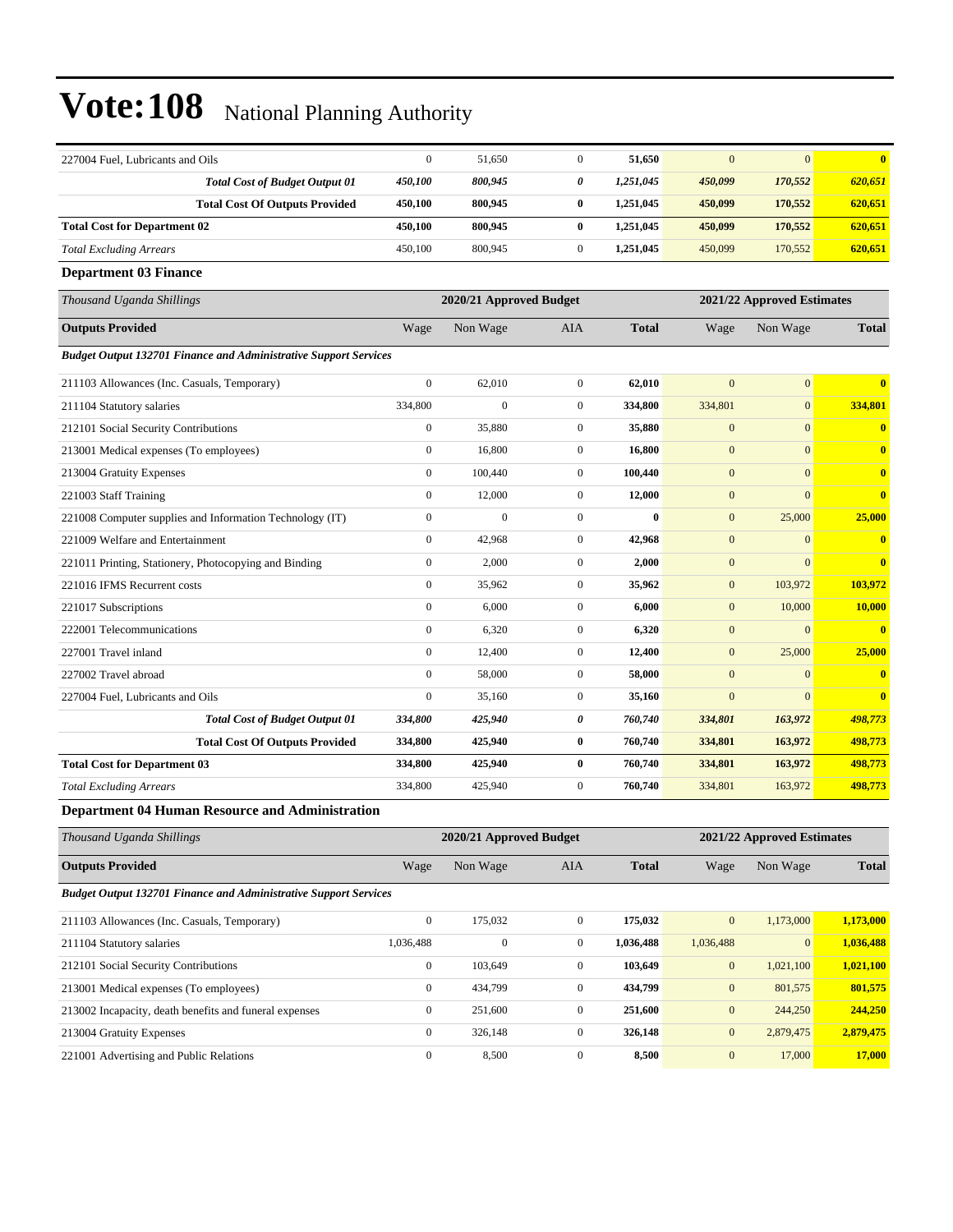| 221002 Workshops and Seminars                            | $\mathbf{0}$     | 5,000            | $\mathbf{0}$     | 5,000     | $\mathbf{0}$     | $\overline{0}$ | $\overline{\mathbf{0}}$ |
|----------------------------------------------------------|------------------|------------------|------------------|-----------|------------------|----------------|-------------------------|
| 221003 Staff Training                                    | $\mathbf{0}$     | 80,000           | $\mathbf{0}$     | 80,000    | $\mathbf{0}$     | 48,000         | 48,000                  |
| 221004 Recruitment Expenses                              | $\boldsymbol{0}$ | 100,600          | $\boldsymbol{0}$ | 100,600   | $\mathbf{0}$     | 50,000         | 50,000                  |
| 221007 Books, Periodicals & Newspapers                   | $\mathbf{0}$     | 84,960           | $\mathbf{0}$     | 84,960    | $\mathbf{0}$     | 85,000         | 85,000                  |
| 221008 Computer supplies and Information Technology (IT) | $\mathbf{0}$     | 6,000            | $\boldsymbol{0}$ | 6,000     | $\mathbf{0}$     | 20,000         | 20,000                  |
| 221009 Welfare and Entertainment                         | $\boldsymbol{0}$ | 651,313          | $\boldsymbol{0}$ | 651,313   | $\mathbf{0}$     | 1,317,000      | 1,317,000               |
| 221011 Printing, Stationery, Photocopying and Binding    | $\boldsymbol{0}$ | 173,524          | $\boldsymbol{0}$ | 173,524   | $\mathbf{0}$     | 230,000        | 230,000                 |
| 221012 Small Office Equipment                            | $\mathbf{0}$     | 8,800            | $\overline{0}$   | 8,800     | $\mathbf{0}$     | 16,006         | 16,006                  |
| 221017 Subscriptions                                     | $\boldsymbol{0}$ | 8,600            | $\boldsymbol{0}$ | 8,600     | $\mathbf{0}$     | 500            | 500                     |
| 221020 IPPS Recurrent Costs                              | $\mathbf{0}$     | 20,000           | $\overline{0}$   | 20,000    | $\mathbf{0}$     | 20,000         | 20,000                  |
| 222001 Telecommunications                                | $\mathbf{0}$     | 20,640           | $\overline{0}$   | 20,640    | $\mathbf{0}$     | 135,000        | 135,000                 |
| 222002 Postage and Courier                               | $\mathbf{0}$     | 6,170            | $\mathbf{0}$     | 6,170     | $\mathbf{0}$     | 7,000          | 7,000                   |
| 223002 Rates                                             | $\mathbf{0}$     | 39,792           | $\boldsymbol{0}$ | 39,792    | $\mathbf{0}$     | 20,000         | 20,000                  |
| 223004 Guard and Security services                       | $\mathbf{0}$     | 150,268          | $\boldsymbol{0}$ | 150,268   | $\mathbf{0}$     | 410,000        | 410,000                 |
| 223005 Electricity                                       | $\mathbf{0}$     | 100,000          | $\mathbf{0}$     | 100,000   | $\mathbf{0}$     | 60,000         | 60,000                  |
| 223006 Water                                             | $\boldsymbol{0}$ | 40,000           | $\boldsymbol{0}$ | 40,000    | $\mathbf{0}$     | 60,000         | 60,000                  |
| 224004 Cleaning and Sanitation                           | $\mathbf{0}$     | $\theta$         | $\mathbf{0}$     | $\bf{0}$  | $\mathbf{0}$     | 70,000         | 70,000                  |
| 225001 Consultancy Services- Short term                  | $\mathbf{0}$     | 80,000           | $\overline{0}$   | 80,000    | $\mathbf{0}$     | 34,968         | 34,968                  |
| 226001 Insurances                                        | $\mathbf{0}$     | $\boldsymbol{0}$ | $\overline{0}$   | $\bf{0}$  | $\boldsymbol{0}$ | 100,000        | 100,000                 |
| 227001 Travel inland                                     | $\mathbf{0}$     | 2,400            | $\overline{0}$   | 2,400     | $\mathbf{0}$     | $\overline{0}$ | $\overline{\mathbf{0}}$ |
| 227004 Fuel. Lubricants and Oils                         | $\mathbf{0}$     | 105,970          | $\mathbf{0}$     | 105,970   | $\mathbf{0}$     | 950,000        | 950,000                 |
| 228001 Maintenance - Civil                               | $\mathbf{0}$     | $\overline{0}$   | $\boldsymbol{0}$ | $\bf{0}$  | $\mathbf{0}$     | 60,000         | 60,000                  |
| 228002 Maintenance - Vehicles                            | $\mathbf{0}$     | 320,217          | $\mathbf{0}$     | 320,217   | $\mathbf{0}$     | 336,382        | 336,382                 |
| 228003 Maintenance - Machinery, Equipment & Furniture    | $\mathbf{0}$     | 2,400            | $\overline{0}$   | 2,400     | $\mathbf{0}$     | 30,000         | 30,000                  |
| <b>Total Cost of Budget Output 01</b>                    | 1,036,488        | 3,306,381        | 0                | 4,342,869 | 1,036,488        | 10,196,256     | 11,232,744              |
| <b>Total Cost Of Outputs Provided</b>                    | 1,036,488        | 3,306,381        | $\bf{0}$         | 4,342,869 | 1,036,488        | 10,196,256     | 11,232,744              |
| <b>Total Cost for Department 04</b>                      | 1,036,488        | 3,306,381        | $\bf{0}$         | 4,342,869 | 1,036,488        | 10,196,256     | 11,232,744              |
| <b>Total Excluding Arrears</b>                           | 1,036,488        | 3,306,381        | $\boldsymbol{0}$ | 4,342,869 | 1,036,488        | 10,196,256     | 11,232,744              |
| <b>Department 13 Corporate Planning</b>                  |                  |                  |                  |           |                  |                |                         |

| Thousand Uganda Shillings                                               |                | 2020/21 Approved Budget |              |              |                  | 2021/22 Approved Estimates |              |
|-------------------------------------------------------------------------|----------------|-------------------------|--------------|--------------|------------------|----------------------------|--------------|
| <b>Outputs Provided</b>                                                 | Wage           | Non Wage                | <b>AIA</b>   | <b>Total</b> | Wage             | Non Wage                   | <b>Total</b> |
| <b>Budget Output 132701 Finance and Administrative Support Services</b> |                |                         |              |              |                  |                            |              |
| 211103 Allowances (Inc. Casuals, Temporary)                             | $\mathbf{0}$   | 166,322                 | $\mathbf{0}$ | 166,322      | $\mathbf{0}$     | 100,000                    | 100,000      |
| 211104 Statutory salaries                                               | 88,500         | $\mathbf{0}$            | $\mathbf{0}$ | 88,500       | 88,500           | $\mathbf{0}$               | 88,500       |
| 212101 Social Security Contributions                                    | $\overline{0}$ | 10,050                  | $\mathbf{0}$ | 10,050       | $\overline{0}$   | $\mathbf{0}$               | $\mathbf{0}$ |
| 213001 Medical expenses (To employees)                                  | $\mathbf{0}$   | 4,450                   | $\mathbf{0}$ | 4,450        | $\boldsymbol{0}$ | $\mathbf{0}$               | $\mathbf{0}$ |
| 213004 Gratuity Expenses                                                | $\mathbf{0}$   | 26,550                  | $\mathbf{0}$ | 26,550       | $\overline{0}$   | $\Omega$                   | $\mathbf{0}$ |
| 221005 Hire of Venue (chairs, projector, etc)                           | $\Omega$       | $\mathbf{0}$            | $\Omega$     | $\mathbf{0}$ | $\mathbf{0}$     | 10,000                     | 10,000       |
| 221009 Welfare and Entertainment                                        | $\overline{0}$ | 14,606                  | $\mathbf{0}$ | 14,606       | $\overline{0}$   | $\mathbf{0}$               | $\bf{0}$     |
| 221011 Printing, Stationery, Photocopying and Binding                   | $\overline{0}$ | 72,122                  | $\mathbf{0}$ | 72,122       | $\boldsymbol{0}$ | 90,000                     | 90,000       |
| 222001 Telecommunications                                               | $\mathbf{0}$   | 1,560                   | $\mathbf{0}$ | 1,560        | $\overline{0}$   | $\mathbf{0}$               | $\bf{0}$     |
| 225001 Consultancy Services- Short term                                 | $\Omega$       | 60,000                  | $\Omega$     | 60,000       | $\overline{0}$   | $\mathbf{0}$               | $\mathbf{0}$ |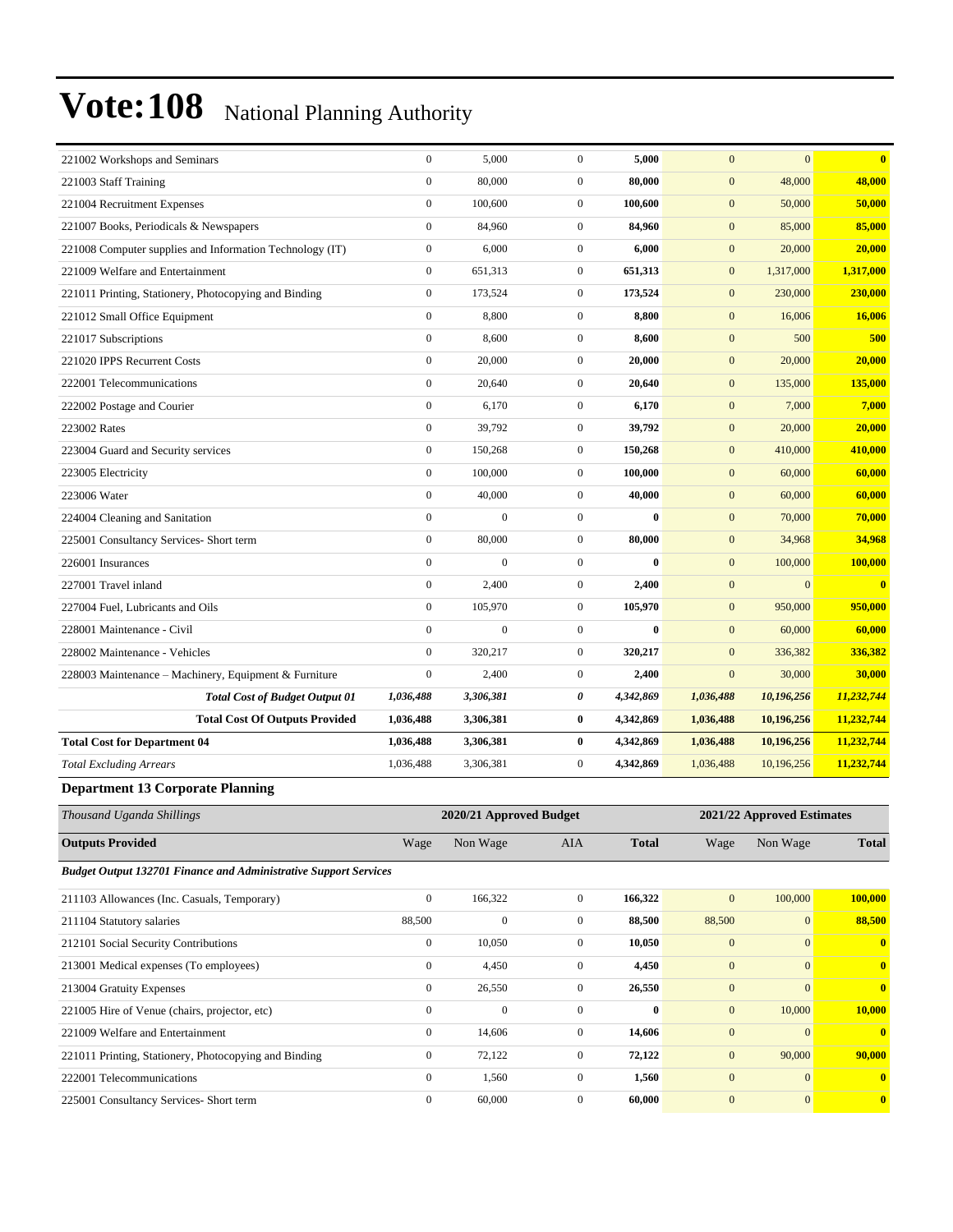| 227001 Travel inland                  | $\mathbf{0}$ | 2,400   | $\boldsymbol{0}$ | 2,400   | $\mathbf{0}$ | $\mathbf{0}$ | $\mathbf{0}$ |
|---------------------------------------|--------------|---------|------------------|---------|--------------|--------------|--------------|
| 227002 Travel abroad                  | $\mathbf{0}$ | 13,556  | $\boldsymbol{0}$ | 13,556  | $\mathbf{0}$ | 30,000       | 30,000       |
| 227004 Fuel. Lubricants and Oils      | $\mathbf{0}$ | 8,916   | 0                | 8,916   | $\mathbf{0}$ | $\mathbf{0}$ | $\bf{0}$     |
| <b>Total Cost of Budget Output 01</b> | 88,500       | 380,532 | 0                | 469,032 | 88,500       | 230,000      | 318,500      |
| <b>Total Cost Of Outputs Provided</b> | 88.500       | 380,532 | $\bf{0}$         | 469,032 | 88,500       | 230,000      | 318,500      |
| <b>Total Cost for Department 13</b>   | 88.500       | 380,532 | $\mathbf{0}$     | 469,032 | 88,500       | 230,000      | 318,500      |
| <b>Total Excluding Arrears</b>        | 88,500       | 380,532 | 0                | 469,032 | 88,500       | 230,000      | 318,500      |

*Development Budget Estimates*

#### **Project 1629 Retooling of National Planning Authority**

| Thousand Uganda Shillings                                                            |                  | 2020/21 Approved Budget       |                  |              |                       | 2021/22 Draft Estimates |                       |
|--------------------------------------------------------------------------------------|------------------|-------------------------------|------------------|--------------|-----------------------|-------------------------|-----------------------|
| <b>Outputs Provided</b>                                                              |                  | <b>GoU Dev't External Fin</b> | AIA              | <b>Total</b> |                       | GoU Dev't External Fin  | <b>Total</b>          |
| <b>Budget Output 132705 Functional Planning Systems and Frameworks/Plans</b>         |                  |                               |                  |              |                       |                         |                       |
| 221003 Staff Training                                                                | 100,000          | $\mathbf{0}$                  | $\boldsymbol{0}$ | 100,000      | $\mathbf{0}$          | $\overline{0}$          | $\bf{0}$              |
| 227001 Travel inland                                                                 | 400,000          | $\boldsymbol{0}$              | $\overline{0}$   | 400,000      | $\boldsymbol{0}$      | $\overline{0}$          | $\bf{0}$              |
| 227002 Travel abroad                                                                 | 50,000           | $\boldsymbol{0}$              | $\boldsymbol{0}$ | 50,000       | $\mathbf{0}$          | $\mathbf{0}$            | $\bf{0}$              |
| 227004 Fuel, Lubricants and Oils                                                     | 10,000           | $\boldsymbol{0}$              | $\boldsymbol{0}$ | 10,000       | $\boldsymbol{0}$      | $\mathbf{0}$            | $\bf{0}$              |
| Total Cost Of Budget Output 132705                                                   | 560,000          | 0                             | 0                | 560,000      | $\boldsymbol{\theta}$ | $\boldsymbol{\theta}$   | $\boldsymbol{\theta}$ |
| <b>Total Cost for Outputs Provided</b>                                               | 560,000          | $\boldsymbol{0}$              | $\boldsymbol{0}$ | 560,000      | $\mathbf{0}$          | $\overline{0}$          | $\bf{0}$              |
| <b>Capital Purchases</b>                                                             |                  | GoU Dev't External Fin        | <b>AIA</b>       | <b>Total</b> |                       | GoU Dev't External Fin  | <b>Total</b>          |
| <b>Budget Output 132772 Government Buildings and Administrative Infrastructure</b>   |                  |                               |                  |              |                       |                         |                       |
| 312101 Non-Residential Buildings                                                     | 2,119,168        | $\boldsymbol{0}$              | $\boldsymbol{0}$ | 2,119,168    | 1,250,000             | $\overline{0}$          | 1,250,000             |
| 312201 Transport Equipment                                                           | $\boldsymbol{0}$ | $\boldsymbol{0}$              | $\boldsymbol{0}$ | $\bf{0}$     | 910,000               | $\overline{0}$          | 910,000               |
| 312202 Machinery and Equipment                                                       | $\mathbf{0}$     | $\overline{0}$                | $\overline{0}$   | $\bf{0}$     | 954,168               | $\overline{0}$          | 954,168               |
| 312203 Furniture & Fixtures                                                          | $\mathbf{0}$     | $\boldsymbol{0}$              | $\overline{0}$   | $\bf{0}$     | 400,000               | $\mathbf{0}$            | 400,000               |
| 312211 Office Equipment                                                              | $\mathbf{0}$     | $\boldsymbol{0}$              | $\boldsymbol{0}$ | $\bf{0}$     | 600,000               | $\mathbf{0}$            | 600,000               |
| 312213 ICT Equipment                                                                 | $\mathbf{0}$     | $\boldsymbol{0}$              | $\boldsymbol{0}$ | $\bf{0}$     | 300,000               | $\boldsymbol{0}$        | 300,000               |
| <b>Total Cost Of Budget Output 132772</b>                                            | 2,119,168        | $\boldsymbol{\theta}$         | 0                | 2,119,168    | 4,414,168             | $\boldsymbol{\theta}$   | 4,414,168             |
| <b>Budget Output 132775 Purchase of Motor Vehicles and Other Transport Equipment</b> |                  |                               |                  |              |                       |                         |                       |
| 312201 Transport Equipment                                                           | 1,380,000        | $\boldsymbol{0}$              | $\boldsymbol{0}$ | 1,380,000    | $\mathbf{0}$          | $\mathbf{0}$            | $\bf{0}$              |
| Total Cost Of Budget Output 132775                                                   | 1,380,000        | 0                             | 0                | 1,380,000    | $\boldsymbol{\theta}$ | $\boldsymbol{\theta}$   | $\boldsymbol{\theta}$ |
| Budget Output 132776 Purchase of Office and ICT Equipment, including Software        |                  |                               |                  |              |                       |                         |                       |
| 312202 Machinery and Equipment                                                       | 95,000           | $\boldsymbol{0}$              | $\boldsymbol{0}$ | 95,000       | $\boldsymbol{0}$      | $\overline{0}$          | $\bf{0}$              |
| 312213 ICT Equipment                                                                 | 160,000          | $\boldsymbol{0}$              | $\overline{0}$   | 160,000      | $\overline{0}$        | $\overline{0}$          | $\bf{0}$              |
| Total Cost Of Budget Output 132776                                                   | 255,000          | 0                             | 0                | 255,000      | $\pmb{\theta}$        | $\boldsymbol{\theta}$   | $\boldsymbol{\theta}$ |
| Budget Output 132778 Purchase of Office and Residential Furniture and Fittings       |                  |                               |                  |              |                       |                         |                       |
| 312203 Furniture & Fixtures                                                          | 100,000          | $\boldsymbol{0}$              | $\boldsymbol{0}$ | 100,000      | $\mathbf{0}$          | $\overline{0}$          | $\bf{0}$              |
| Total Cost Of Budget Output 132778                                                   | 100,000          | 0                             | 0                | 100,000      | $\boldsymbol{\theta}$ | $\pmb{\theta}$          | $\boldsymbol{\theta}$ |
| <b>Total Cost for Capital Purchases</b>                                              | 3,854,168        | $\boldsymbol{0}$              | $\overline{0}$   | 3,854,168    | 4,414,168             | $\boldsymbol{0}$        | 4,414,168             |
| <b>Total Cost for Project: 1629</b>                                                  | 4,414,168        | $\boldsymbol{0}$              | $\boldsymbol{0}$ | 4,414,168    | 4,414,168             | $\overline{0}$          | 4,414,168             |
| <b>Total Excluding Arrears</b>                                                       | 4,414,168        | $\boldsymbol{0}$              | $\overline{0}$   | 4,414,168    | 4,414,168             | $\overline{0}$          | 4,414,168             |
|                                                                                      | GoU              | <b>External Fin</b>           | <b>AIA</b>       | <b>Total</b> | GoU                   | <b>External Fin</b>     | <b>Total</b>          |
| <b>Total Cost for Sub-SubProgramme 27</b>                                            | 16,079,017       | 0                             | $\bf{0}$         | 16,079,017   | 20,794,874            | $\boldsymbol{0}$        | 20,794,874            |
| <b>Total Excluding Arrears</b>                                                       | 16,079,017       | $\overline{0}$                | $\overline{0}$   | 16,079,017   | 20,794,874            | $\overline{0}$          | 20,794,874            |